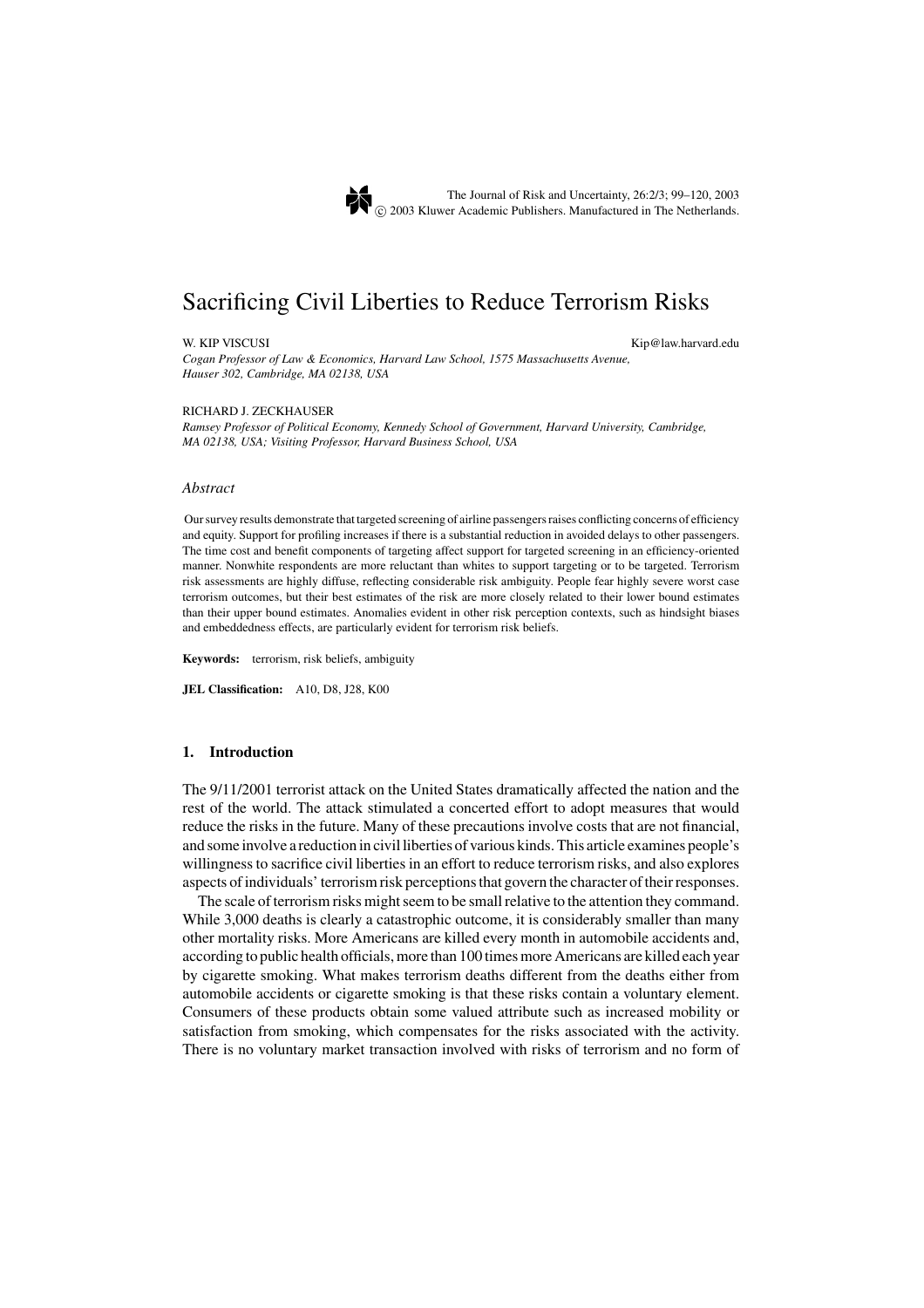compensatory benefit. Concern with terrorism risks is also stimulated by their character and media coverage.<sup>1</sup>

The deaths associated with 9/11 commanded public attention. The deaths were dramatic and clustered—a large number of deaths occurred in one place at once. The deaths were also accompanied by the destruction of two of the tallest buildings in the world, and took place in one of the media centers of the world, ensuring substantial coverage. The extraordinary publicity given to the attack and the accompanying losses produced the kind of risk that people are likely to severely misestimate in the future.

These terrorist attacks also forced people to completely rethink their risk beliefs. Just prior to the attack, it is highly unlikely that terrorist attacks of this magnitude were even among the possibilities that ordinary citizens contemplated. Thus, it is not a question of whether people assigned a low probability to this event. Rather, it is likely that this event was not even in the set of possible outcomes that people took into account when assessing the likely risks they faced. Much of the uncertainty created by the event is the realization that the events set that we previously thought was possible was incomplete and that the future may contain many other severely adverse events that are currently unanticipated.

Because of the apparent ease with which the hijackings took place, there has been a dramatic change in the precautions for air travel. These include much more rigorous passenger screening, which creates intrusions such as searches of people and their belongings, and which are paid for with ticket surcharges. These searches have also raised the issue of whether it is appropriate to target classes of passengers considered at high risk, e.g., Middle-Eastern-looking men, as opposed to undertaking searches randomly or generally. Whether targeting and other measures that compromise civil liberties are desirable depends in large part on our assessment of and valuation of the risks, and on our willingness to sacrifice civil liberties to reduce these risks. This article examines some survey results that begin to shed some light on this matter. The subjects were Harvard Law School students who were surveyed in the spring 2002, or roughly seven months after the 9/11 attack.<sup>2</sup> One would expect this sample to be more sensitive to civil liberties than the population at large.

Section 2 of the article outlines the basics of the civil liberties/terrorism risk tradeoff. The optimal balance between these competing concerns depends in large part on individual preferences, the subject of our survey results in this section. We found that people's attitudes toward increased screening involve both efficiency concerns and issues of equity. The length of time involved in the screening, an efficiency concern, is consequential, as is whether particular groups are going to be targeted for screening, an equity issue. People's attitude toward such targeting also depends on whether they belong to a group that has been singled out in the past, and perhaps whether they are currently accorded equal treatment in other contexts.

Terrorism risks are highly imprecise and difficult to predict. The dramatic differences between the treatments of terrorism risks and mortality risks for which we have a well established statistical basis is reflected in the structure of terrorism risk beliefs, a subject we explore in Section 3. Since there is little hard evidence to rely upon, people's assessments of terrorism risks are highly variable. Estimates of terrorism risks, e.g., number of deaths expected in a year, clearly produce a situation of considerable risk ambiguity. However,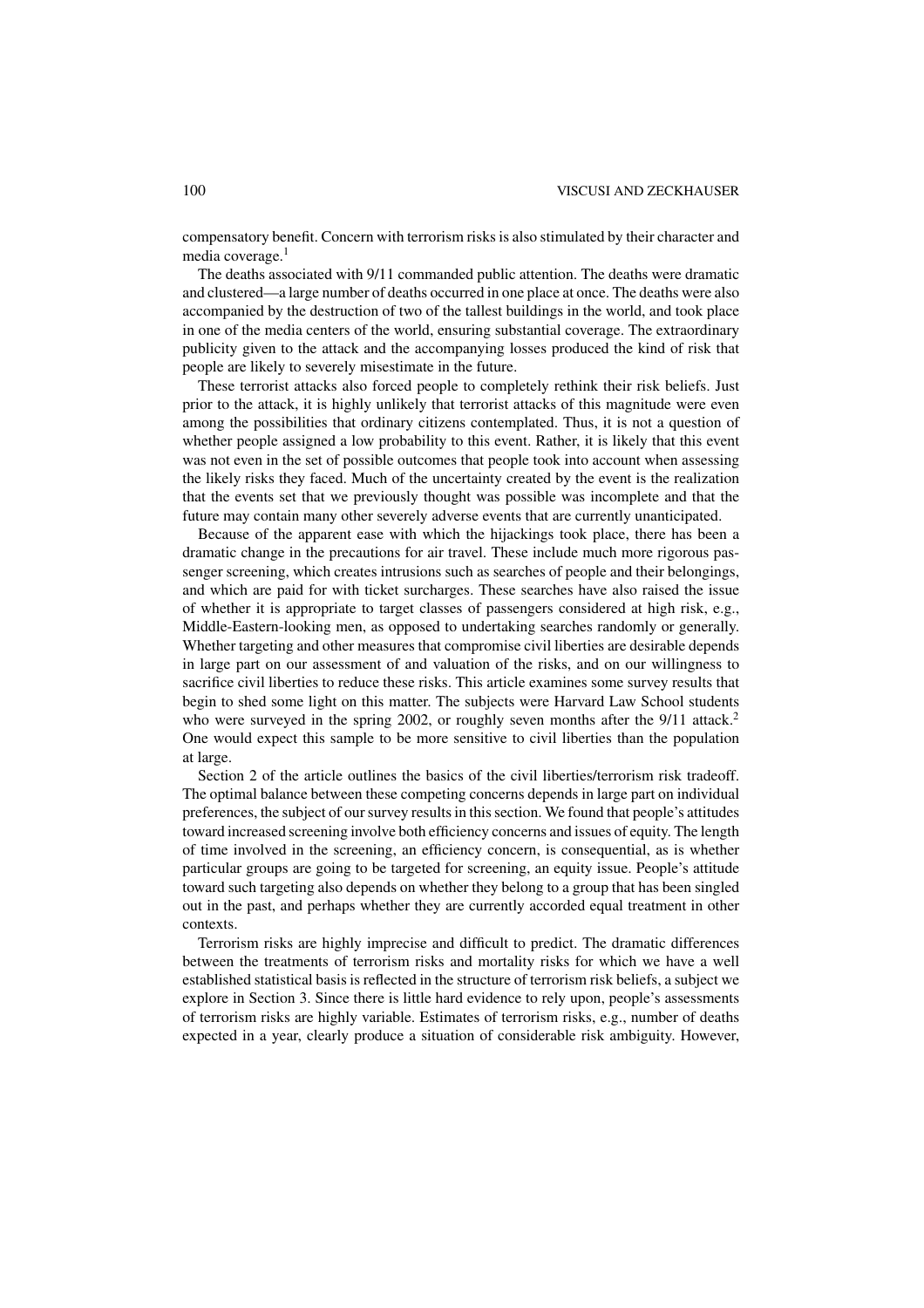this ambiguity is not randomly and symmetrically distributed around some mean risk value. Rather, there is a long tail—tiny probabilities of extremely catastrophic outcomes.

One would expect that terrorism risks would tend to frustrate rational decision making under uncertainty. We have little statistical basis on which to make a judgment regarding such risks, as  $9/11$  makes evident. Even the insurance industry, which is thoroughly acquainted with estimating unusual risks, has a hard time gauging the risk of terrorism losses. Terrorism presents a situation of tremendous uncertainty, or perhaps a better phrase is "ignorance," since many states of the world are not defined. Given this, attempts to estimate terrorism risks will fall prey to some of the more salient biases and anomalies that have been identified in the risk and uncertainty literature. Section 4 examines some of these biases, particularly those relating to hindsight effects and the substantial premium paid for zero-risk outcomes.

# **2. Sacrificing civil liberties to curtail terrorism**

Searches of individuals and their luggage at airports are a sensible precaution to reduce terrorism risks. Why search policies became more stringent in the wake of the 9/11 disaster is clear on logical grounds. The main civil liberties issue is not whether searches should be undertaken, but whether a particular population group should be targeted in these searches. How much of a tradeoff is warranted is an empirical issue that must be explored directly.

# *2.1. The theoretical basis tradeoff*

Figure 1 illustrates the character of the civil liberties—terrorism risk tradeoff decision. The curve xx shows the pre-9/11 perceived initial relationship between civil liberties and terrorism risks. In this diagram, civil liberties can be increased over quite a range without dramatically affecting expected terrorism losses. However, even along this curve of moderate



*Figure 1*. Terror risk versus civil liberties.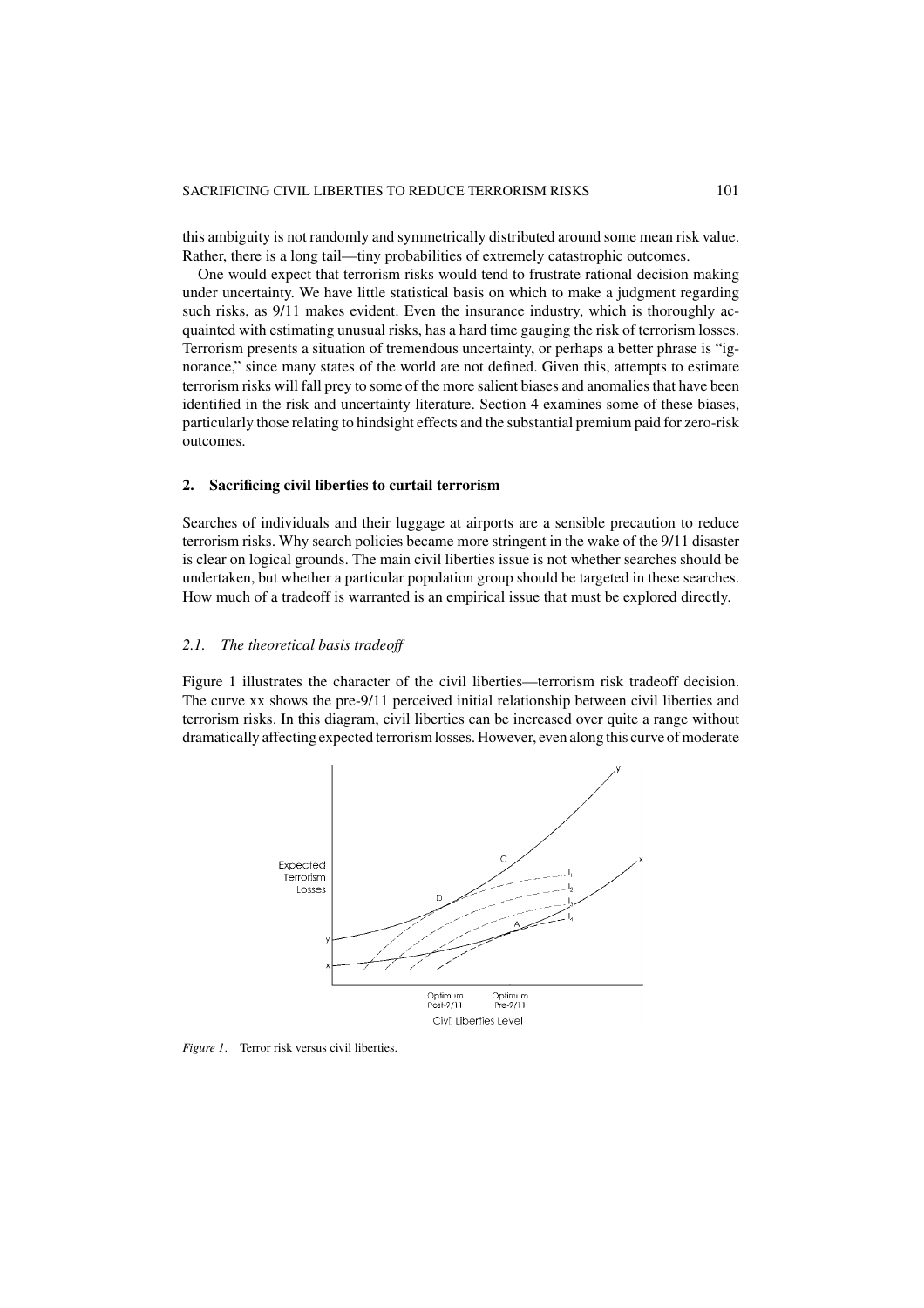risk, had we increased civil liberties by not screening passengers for metal objects, expected terrorism losses would increase. In accord with normal economic assumptions, such losses increase at an increasing rate as civil liberties expand.

Individual preferences regarding airport searches incorporate two dimensions—civil liberties, a desirable attribute, and terrorism risks, an undesirable attribute. Therefore, utility increases as we move southeasterly. Moreover, indifference curves have the shape given by  $I_1, I_2, \ldots$  where greater subscripts imply greater utility. In the situation before the 9/11 terrorism attack, when xx was the perceived opportunities frontier, the optimal choice was at point A. Civil liberties were high; the perceived terrorism risk was low. Indeed, prior to 9/11, there had not been a domestic plane hijacking in many years and never had a hijacked plane been crashed into a building. After the 9/11 terrorism attack, society's expectations of terrorism losses associated with any given level of civil liberties changed dramatically. Perceived risks rose for any level of civil liberties, and the marginal cost of civil liberties increased dramatically. The new perceived situation is indicated by curve yy, which lies above and is twisted counterclockwise from xx. Were we to maintain the pre-9/11 level of civil liberties, we would get to point C on curve yy, which involves a very high terrorism risk.

Given the character of individual preferences shown in Figure 1 the optimal decision is actually at point D. Reaching that outcome requires reducing civil liberties from its level at A. Yet, because our world has been recognized as much more dangerous since 9/11, expected terrorism losses at D are far greater than they were at A, though far less than they would be with no adjustment.

This figure shows why the optimal level of civil liberties is not at the highest possible value for this attribute. That would sacrifice too much on other valued attributes. The optimal level of civil liberties changes depending on the particular circumstances. For example, our society does not in general stop and inspect automobiles along roadways, but it would do so were there a serial killer on the loose. The willingness to sacrifice some civil liberties for other goals reflects the more general argument—articulated by Kaplow and Shavell (2002)—that many legal rights and liberties are not absolutes.

Civil liberties and the prevention of terrorism represent attributes for which society often makes extreme symbolic commitments toward the highest level. Many would argue that civil liberties are guaranteed rights, rights that cannot be compromised. In much the same way, advocates of risk control often claim that so long as any individual is at risk of being killed involuntarily, the risk must be reduced to ensure that we are in fact truly safe. Taken to the logical limit, this leads to the zero-risk mentality that pervades many legislative mandates of U.S. government risk and environmental regulation agencies, and is reflected in public risk attitudes as well.

These conflicting absolutes can not survive. Curve yy above can not be wished away; indeed, neither absolute is tenable. If we were to have a situation in which civil liberties were not compromised but were at the highest possible level, then the terrorism risks—as shown in the figure—would be enormous. In much the same way, completely eliminating the terrorism risk would require that we abandon most of our current civil liberties. The optimal outcome shown in this figure at D represents a trade-off between these two concerns. This tradeoff hinges on two aspects of the decision—first, the opportunities locus, and second the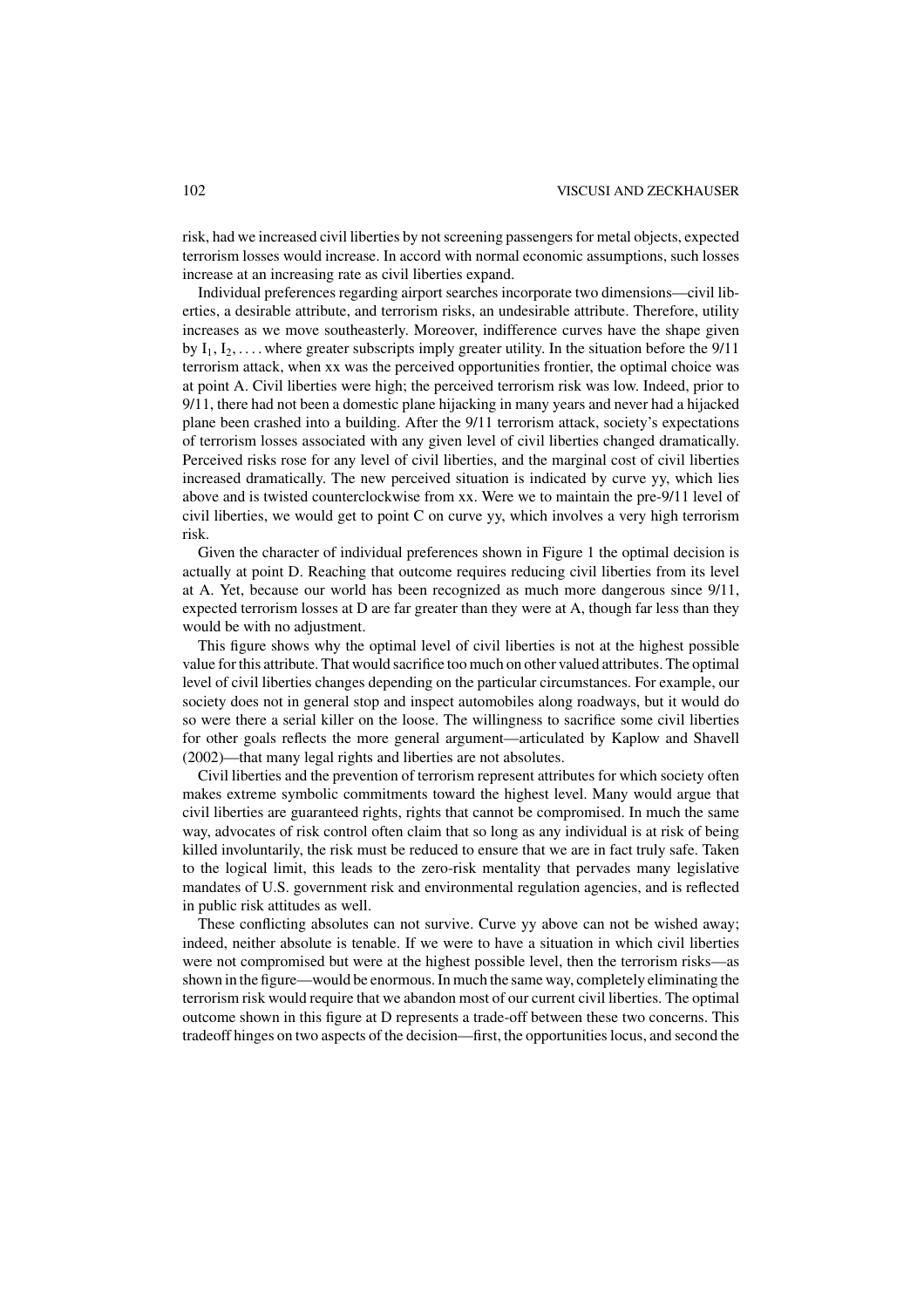shape of preferences. The tradeoff rate that is observed at point A before the 9/11 attack, and at point D after the attack simultaneously reflect the slope of both the indifference curves of individuals at that point as well as the slope of the opportunities locus there. Thus, these tradeoffs reflect influences of both supply and demand. Knowing the location of the curves xx or yy alone cannot tell us the optimal tradeoff rate.3

To our knowledge, market data does not exist that would enable us to derive either explicit or implicit estimates of these tradeoffs. Thus, we chose to survey people directly about their preferences.

# *2.2. Survey estimates of tradeoff rates*

2.2.1. Airport screening. We examine civil liberties issues pertaining to the targeting of passengers for screening at airports based on their demographic characteristics, most often salient characteristics such as ethnic background and country of origin. Such targeting is a real policy concern. Assume that profiling of terrorists has some informational content. Then targeting passengers for screening selectively will reduce the expected terrorism risk, given any level of expenditure on screening. Such targeting based on ethnicity or race may, however, systematically impose differential costs on particular groups within the population, where these correlations with ethnicity and race create concerns with respect to civil liberties. Indeed, even if the inspection itself is relatively costless, being singled out for inspection is not.

The result is that the stated United States policy for screening is that it is largely random with respect to race and ethnicity rather than systematic. Such a policy would imply a horizontal coordinate toward the right in Figure 1. Whether current screening is in fact random is hard to determine. Official statements regarding the targeting procedures are not definitive. Attorney General John Ashcroft indicated that he opposed targeting "suspects solely on their race or ethnic origin." Similarly, FBI Director Robert Mueller stated: "We do not, have not, will not target people based solely on their ethnicity. Period." Neither official ruled out race and ethnicity as factors that might affect targeting, as they only ruled out such targeting *solely* on the basis of race or ethnicity. From a citizen's standpoint, whether it should be random depends both on how much that increases risk, and on that individual's preferences tradeoff rate between risk and civil liberties.

Our survey examines these tradeoffs. We divided the respondents into two groups, which received different variants of the screening question. For the first group there would be terrorism screening based on demographic characteristics, but the individual respondent would have a profile that would not lead that person to be singled out for selective screening. Rather, the costs—including the discomfort of being publicly identified as a risk—would be borne by others who would undergo the search. For this question, the respondent was asked whether this targeting of other passengers was desirable if the alternative were to undertake a random screening process that involved delays for all passengers. Each respondent considered situations in which the extra delay was 10 min., 30 min., and 1 h. In particular, the wording of the question was as follows:

One way of reducing terrorism risks to plane flights is better screening of passengers. The FBI has developed a profile of the chances that a passenger is a terrorist, taking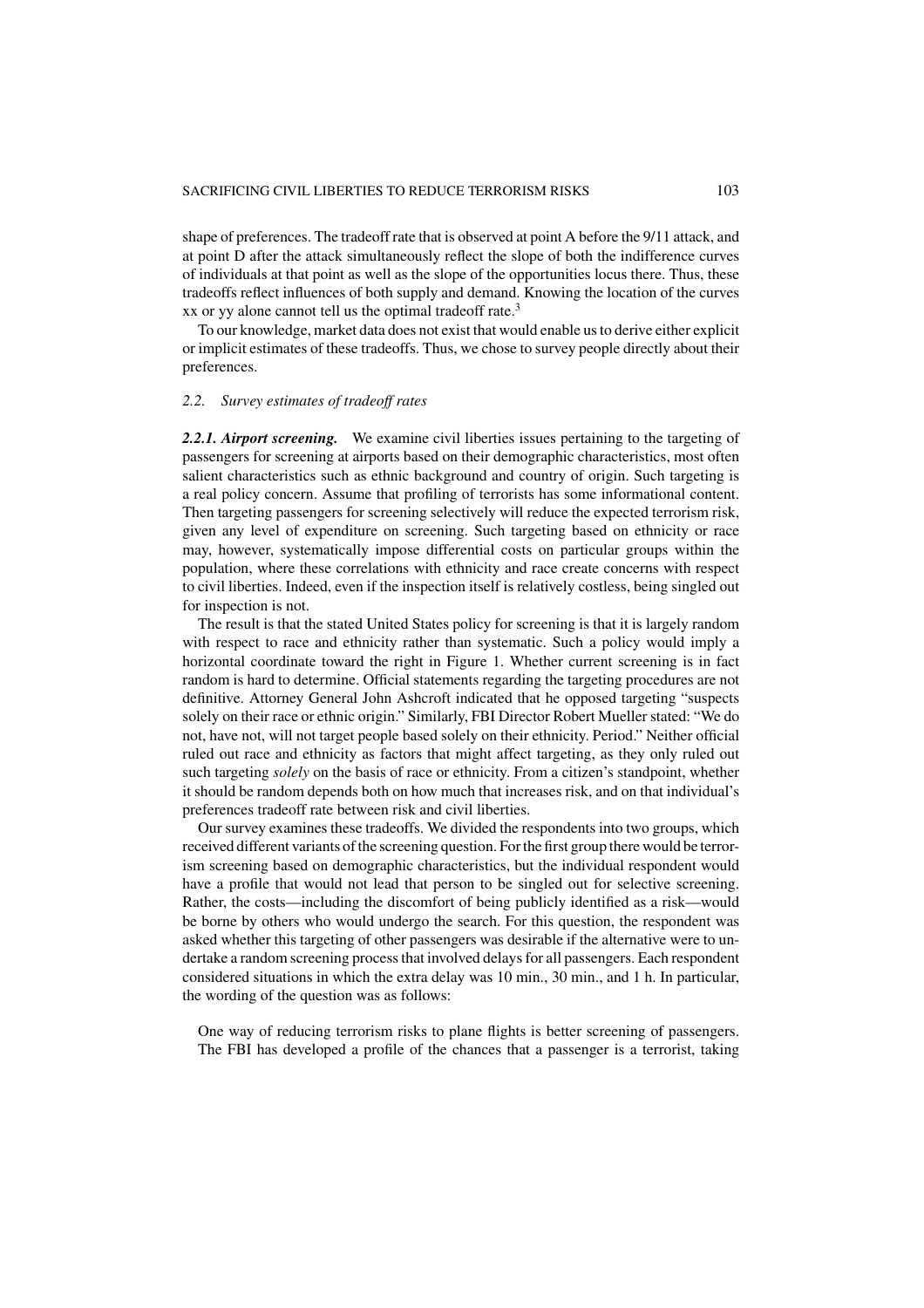into account the person's age, race, gender, national origin, appearance, and baggage. Airlines either could screen all passengers, leading to additional delays in line, or they could screen passengers based on the profiling. People who are singled out based on the racial profiles will have to undergo an extra 10 min. of searches. *You would not* be singled out for such racial profiling.

a. Would you favor terrorist risk profiling if the alternative was for you to wait in line an extra 10 min. so that all passengers could be screened?

 $Yes$   $No$   $No$ 

b. Would you favor terrorist risk profiling if the alternative was for you to wait in line an extra 30 min. so that all passengers could be screened?

 $Yes$   $No$   $No$ 

c. Would you favor terrorist risk profiling if the alternative was for you to wait in line an extra 60 min. so that all passengers could be screened?

 $Yes$   $No$   $No$ 

Table 1 summarizes the responses to this screening question. Consider the column in Panel A pertaining to the scenario in which the screening only affects others. With 10 min of delay from a random screening, 44.7% of the respondents would favor the targeted risk profiling. This percentage rises to 55.3% if the delay is 30 min., and reaches 73.9% if the alternative to the risk profiling was for all passengers to wait an extra hour in line so that they can be screened on a random basis. Thus, individuals did not hold absolute attitudes towards this civil liberty; 29.2% of the people would accept profiling if it saved an hour for all, but would not accept it if it saved merely 10 min.

The bottom Panel B of Table 1 indicates how these responses differ based upon whether the respondent is white or nonwhite. The level of support for targeting others is lower among nonwhites than it is for whites, which is not surprising given that nonwhites are more likely to have been targets of racial profiling in other contexts.

These results are different than the findings of Gallup public opinion polls in which 71 percent of black respondents favor more intensive security checks for Arabs, including Arab Americans, as compared to 57 percent of white respondents who favor such targeting.<sup>4</sup> Subsequent polls suggested that this level of support for screening of Arabs may be due in part to black respondents' greater lack of familiarity with Arabs and Arab Americans, leading them to envision an inaccurate stereotype. More important is that our survey focuses on targeting by race that will include black respondents and not be restricted to people of Arab descent.

The second version of the survey differed from the first only in the last sentence, which indicated that the respondent would be selected for the searches: "*You would* be singled out for such searches based on terrorist risk profiling." That is the respondent would bear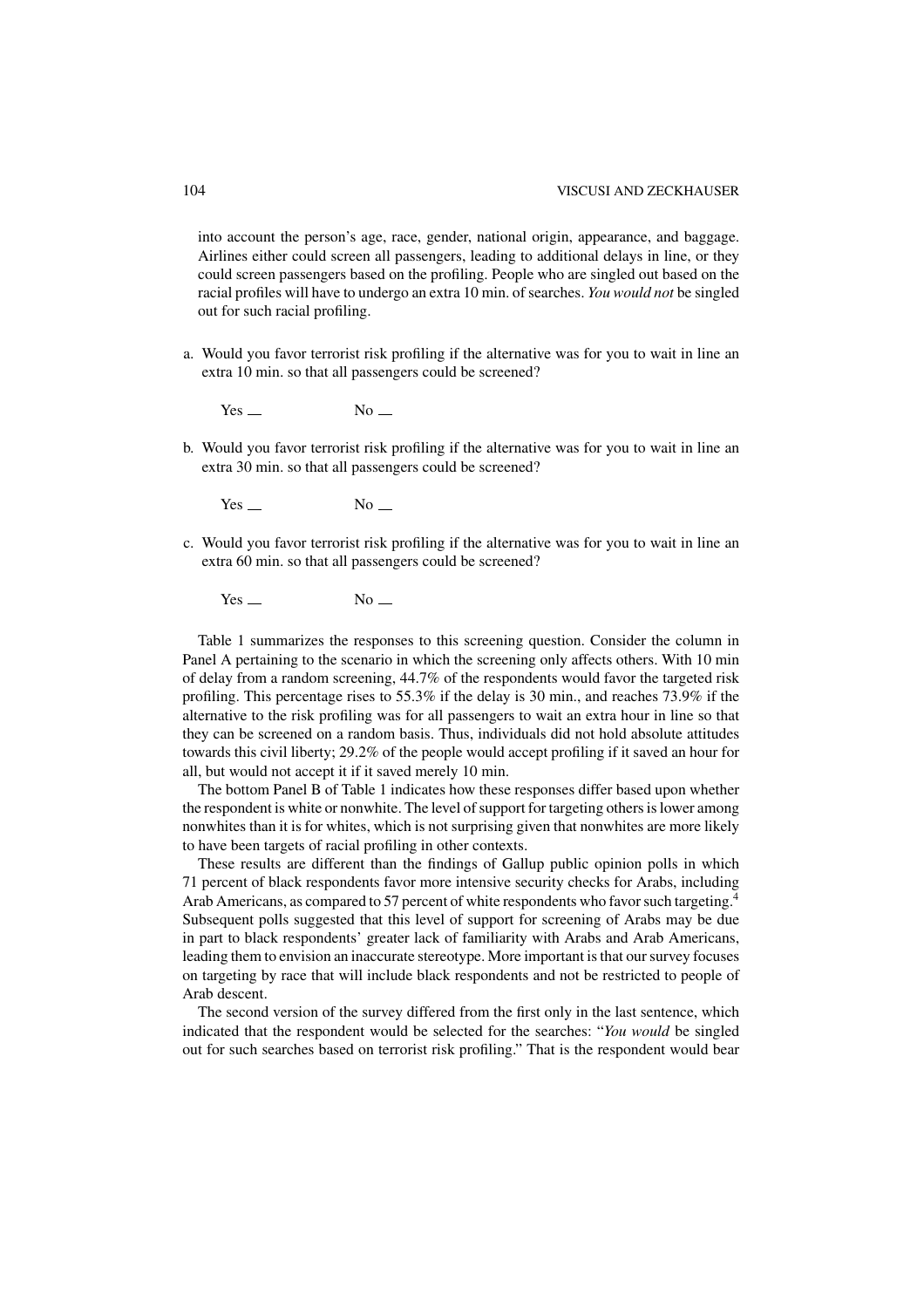| Delay in line         | Percentage favoring risk profiling <sup>a</sup> |                          |                                           |          |  |
|-----------------------|-------------------------------------------------|--------------------------|-------------------------------------------|----------|--|
| due to screening time | Screening only affects others                   | N                        | Screening affects respondent              | N        |  |
|                       |                                                 | Panel A: General results |                                           |          |  |
| $10 \text{ min}$ .    | 44.7                                            | 47                       | 50.0                                      | 48       |  |
| 30 min.               | 55.3                                            | 47                       | 52.1                                      | 48       |  |
| 60 min.               | 73.9                                            | 46                       | 56.3                                      | 48       |  |
|                       |                                                 |                          | Percentage favoring risk profiling        |          |  |
| Delay in line         | Screening only affects others <sup>b</sup>      |                          | Screening affects respondent <sup>c</sup> |          |  |
| due to screening time | White                                           | Nonwhite                 | White                                     | Nonwhite |  |
|                       | Panel B: Results by race                        |                          |                                           |          |  |
| $10$ min.             | 43.6                                            | 33.3                     | 62.5                                      | 25.0     |  |
| 30 min.               | 56.4                                            | 33.3                     | 62.5                                      | 31.3     |  |
| 60 min.               | 73.7                                            | 66.7                     | 65.6                                      | 37.5     |  |

#### *Table 1*. Attitudes toward use of terrorism risk profiles.

<sup>a</sup>Differences in percentages for 60 min. are significantly different at the 10% level, two-sided test.

bMeans are not significantly different at the 5% level. There were 6 nonwhite respondents for this survey version.  $\degree$ Means for 10 min. and 30 min. are significantly different at the 5% level, two-tailed test. Means for 60 min. are significantly different at the 10% level, two-tailed test. There were 16 nonwhite respondents in this survey version.

the differential cost, and the alternative, to avoid being targeted oneself, involves imposing costs on all other passengers ranging from 10 min. to an extra hour of delay.

Respondents' attitudes toward targeting when they would be subject to search are quite different from those expressed when the targeting affects others. In particular, as Panel A in Table 1 shows, respondents who are targets are little influenced by the length of time that other passengers must be subjected to searches. Rather, they appear to be driven by the concern whether time delays for all, of whatever length, are preferable to being targeted oneself. Support for targeting ranges from 50 to 56% of the respondents.<sup>5</sup>

However, the results in Panel B of Table 1 show that the attitudes of the white and nonwhite respondents differ substantially. White respondents are generally supportive of targeting that affects themselves. This level of support ranging from 62.5 to 65.6%, for the three different time delays involved is unrelated to the length of time. About half as many nonwhites support targeting; this is not surprising given that they have historically been singled out for discrimination. When targeted, neither group responds strongly to the waits that must be endured by others. Interestingly, the level of white support for profiling affecting themselves when the passenger delays are 10 min. is greater than their support of profiling affecting others when the delay is 10 min., as is reflected in a comparison of Panel B in Table 1. The level of nonwhite support for targeting affecting themselves is roughly half that of whites. It is relatively unresponsive to the delay time for screening.

To explore the efficiency and equity issues underlying support for passenger screening, Table 2 reports probit estimates of the probability that a respondent favors screening. Because the subjects' level of risk estimates did not affect these probabilities, these risk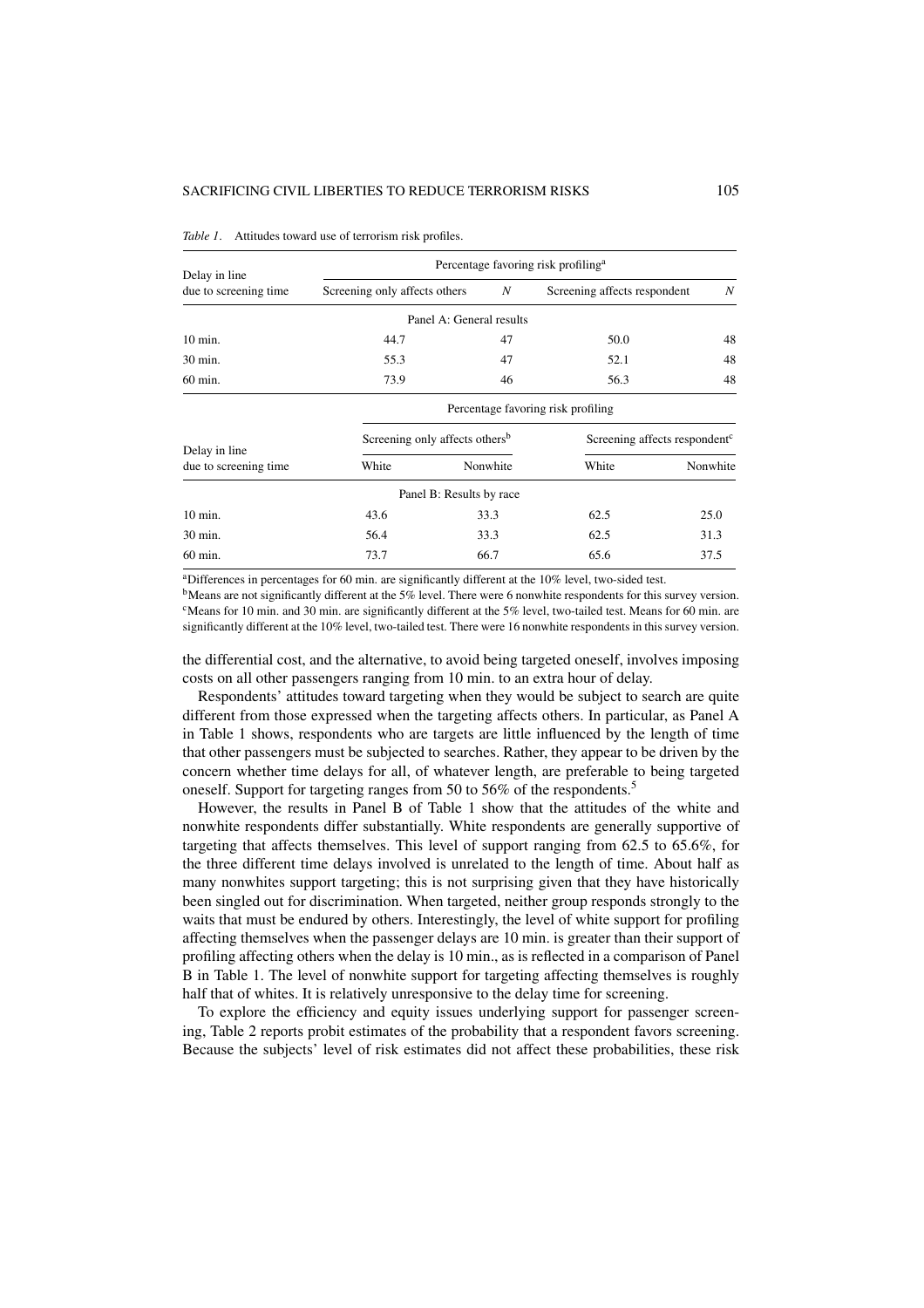*Table 2*. Determinants of the probability of favoring targeting of passengers for airport screening.

| Independent variable                                       | Coefficient (std. error) |                          |  |
|------------------------------------------------------------|--------------------------|--------------------------|--|
| Waiting time (in min.)                                     | $0.0038**$<br>(0.0015)   | $0.0065***$<br>(0.0022)  |  |
| Respondents targeted for screening                         | 0.0190<br>(0.0627)       | 0.1870<br>(0.1140)       |  |
| Nonwhite                                                   | $-0.2653***$<br>(0.0696) | $-0.2655***$<br>(0.0697) |  |
| Waiting time $\times$ Respondent targeted<br>for screening |                          | $-0.0052*$<br>(0.0030)   |  |
| $N = 278$                                                  |                          |                          |  |

<sup>a</sup>All regressions are probit estimates, which also include a constant term. The coefficients reported are the transformed probit coefficients that correspond to the marginal effect of the variable on the probability of favoring targeting. ∗∗∗Indicates coefficient is significantly different from zero at 1% level, two-sided

test.

∗∗Indicates coefficient is significantly different from zero at 5% level, two-sided test.

∗Indicates coefficient is significantly different from zero at 10% level, two-sided test.

variables do not appear in the equation. Consider the first set of results in Table 2. The first explanatory variable is waiting time. Increasing waiting time boosts the support for screening; each additional 10 min. of waiting time increases the probability that the respondent supports targeting by 0.038. Nonwhite respondents have a 0.27 lower probability of supporting profiling, presumably because they view the personal costs to them of racial profiling as being high. Surprisingly, among all respondents aversion to screening was not significantly related to whether it was the respondent being selected for screening or whether screening would affect others.

The second equation in Table 2 adds an interactive term in which waiting time is interacted with whether screening will lead to targeting of the respondent. Support for screening affecting the respondent decreases as the waiting time that will be avoided for passengers as a group increases. The implication of the negative interaction term is that waiting time is much more influential when respondents would be part of a general screening policy. When the respondent is targeted for screening, there is little sensitivity to waiting time. The equity issue of targeting appears to be a substantial concern for both racial groups, but more so for nonwhites.

In theory, the greater the risk one thought terrorism to be, and presumably the greater the risk reduction from targeted searches, the more individuals should be willing to sacrifice civil liberties for rigorous airplane searches. Surprisingly, we found no effect of individuals' risk estimates on their willingness to engage in targeted searches. That is why we delay our discussion of risk estimates until Section 3.<sup>6</sup>

*2.2.2. Surveillance of communications.* Many civil liberties concerns involve intrusions unrelated to air travel or physical personal searches. A second question included in the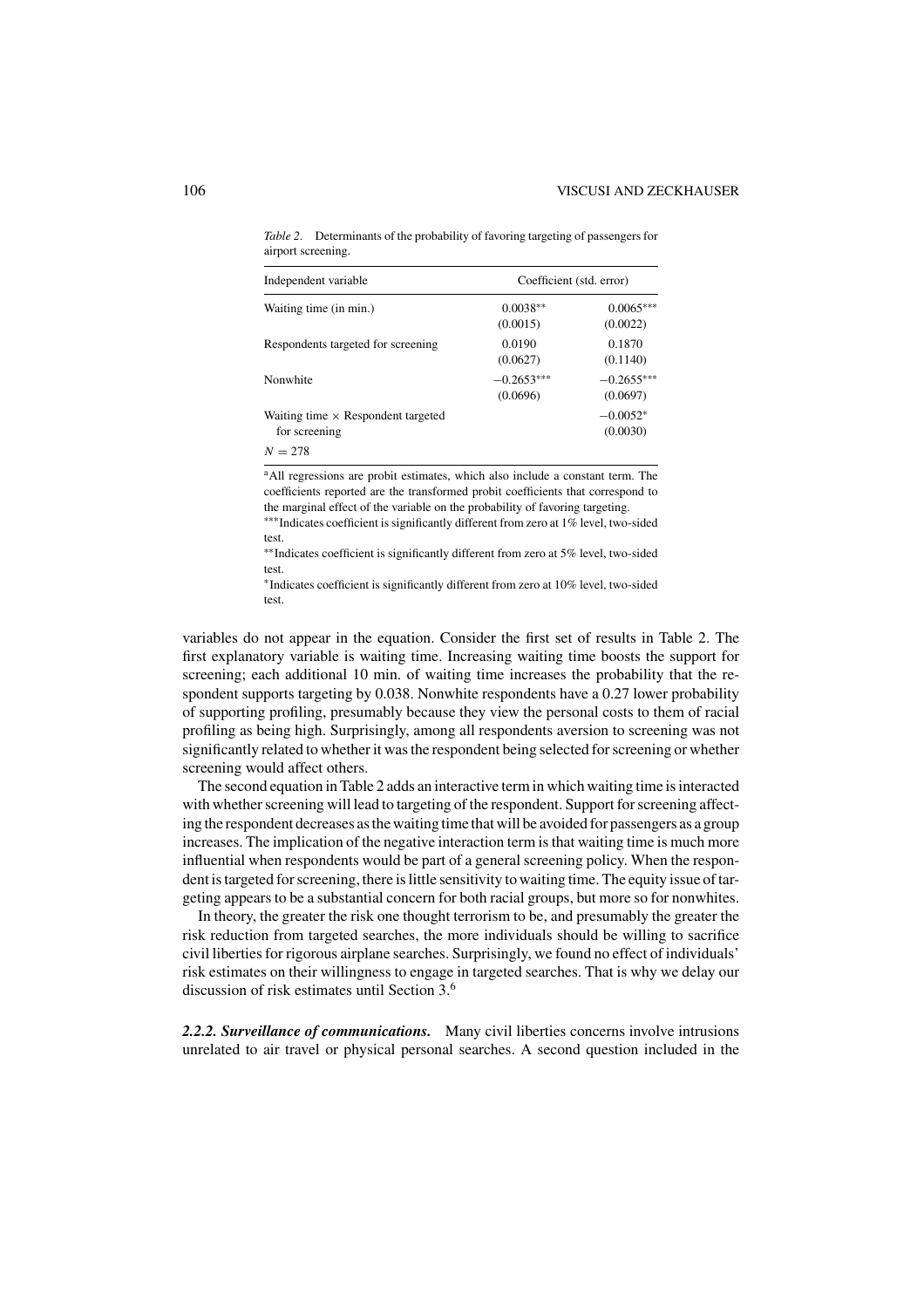survey for all respondents ascertained their attitude toward surveillance of their mail, e-mail, and phone communications. In particular, the respondents considered the following question:

Would you support policies that make it easier for legal authorities to read mail, email, or tap phones without a person's knowledge so long as it was related to preventing terrorism?

 $Yes$   $No$   $No$ 

Table 3 summarizes the responses to this question. Overall, 36.2% of the sample support this surveillance policy. The level of support by white respondents is roughly double that for nonwhite respondents. As one would expect, respondents' attitudes toward profiling are correlated with their attitudes toward surveillance of mail, e-mail, and phones. People who answered yes to any of the profiling questions had 42.9% support overall for the surveillance efforts compared to 16.7% for those who did not support any of the profiling possibilities. There consequently appeared to be consistency in terms of support for different sacrifices of civil liberties, even though the components of the tradeoff differ across scenarios. In particular, civil liberties tradeoffs for airline passengers involve screening and public identification. By contrast, the surveillance of mail, e-mail, and phone calls would be less intrusive; they would not even be known to the person, would not impose any delays or other such costs, and would not entail being publicly identified as a target. However such secret snooping would impose unforeseen costs. For the plane-related terrorism risk, any risk avoided would benefit the passengers, including the respondent. By contrast, in the case of surveillance of mail, e-mail, and phones, any risk avoided would broadly affect the population, and the innocent respondent would have little stake in it.

*Table 3*. Attitudes toward surveillance of mail, e-mail, and phones.

|                                                     | Percentage of respondents supporting policy |
|-----------------------------------------------------|---------------------------------------------|
| Full sample                                         | 36.2                                        |
| White respondents                                   | $40.8*$                                     |
| Nonwhite respondents                                | 18.2                                        |
| Respondents answering yes to profiling <sup>a</sup> | $42.9**$                                    |
| Respondents answering no to profiling               | 16.7                                        |

∗∗( ∗) Indicates means are significantly different at the 5% (10%) level, two-sided tests. <sup>a</sup>Respondents who answered yes to profiling to avoid any of the following: a 10-min. wait, a 30-min. wait, or a 60-min. wait.

The final question with respect to precautionary responses to terrorism did not involve civil liberties tradeoffs. Instead they involved costs that the respondent himself or herself was willing to incur to reduce risk. We asked to what extent would respondents change their behavior with respect to opening mail as a result of the anthrax incident in which anthrax spores enclosed in letters led to anthrax outbreaks in Florida and the Northeastern United States. The particular question was: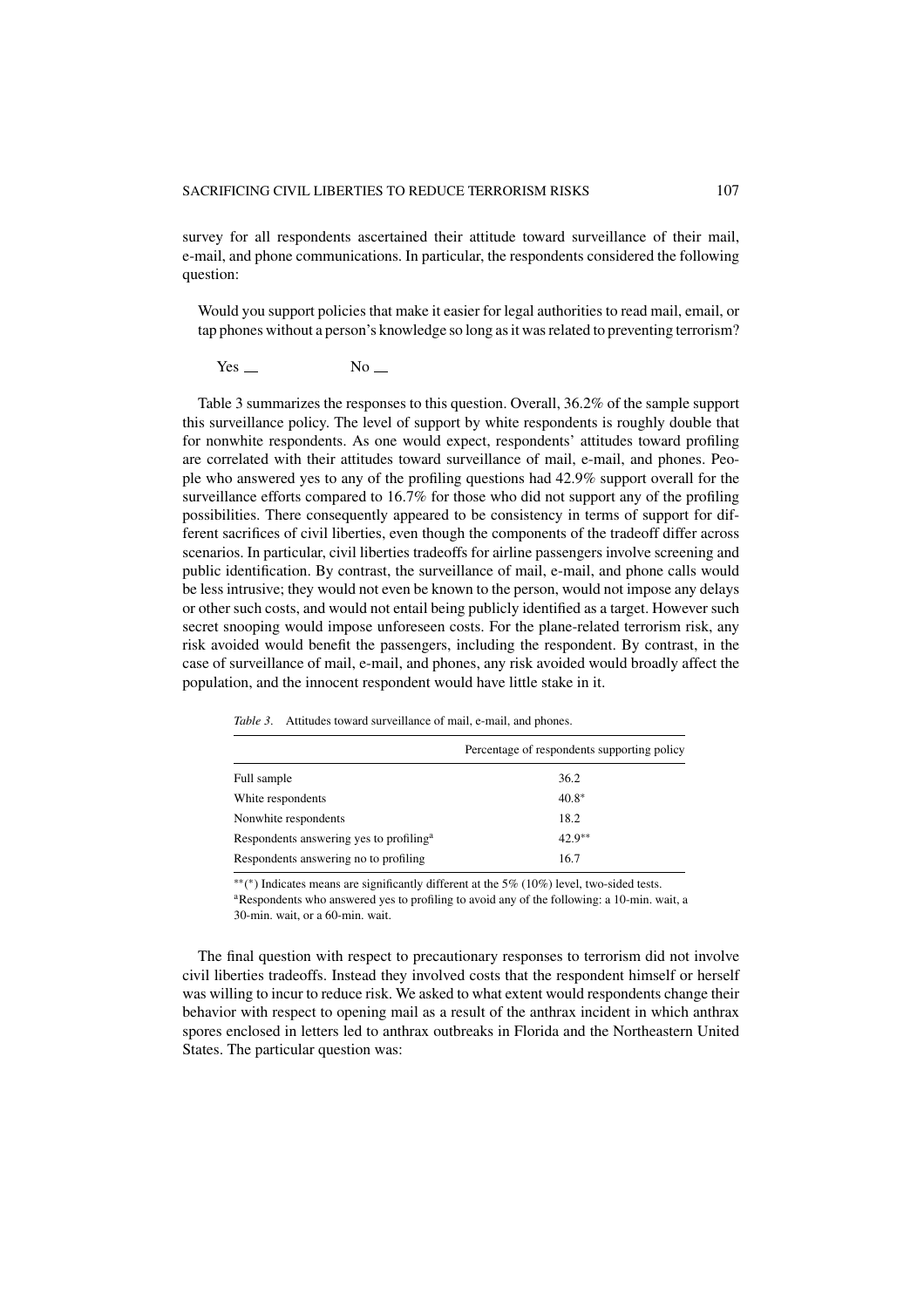How much caution do you currently use in opening and handling your mail as compared to what you used before the Anthrax scare?

|  | More Caution | Same Caution | Less Caution |
|--|--------------|--------------|--------------|
|--|--------------|--------------|--------------|

As shown by the results in Table 4, the overwhelming percentage (91.5%) of the respondents exercised the same caution as before. No respondents exercised less caution than before, which is presumably rational given the increased risk; 8.5% exercised more caution.

*Table 4*. Degree of caution exercised with respect to opening mail.

| Degree of caution compared to<br>before the anthrax incident | Percentage <sup>a</sup> |
|--------------------------------------------------------------|-------------------------|
| More caution                                                 | 8.51                    |
| Same caution                                                 | 91.49                   |
| Less caution                                                 | 0.00                    |

a94 observations.

While respondents may appear lax with respect to these precautions, this low level of precautions seems appropriate to us. It is more likely that a terrorist would target a government official or some other visible figure rather than a student. Moreover, if there is another series of anthrax contaminations in the mail, all but the few early recipients would likely get some advance notice of generalized risk, as other people, either local or elsewhere, received contaminated letters.

# **3. Characteristics of terrorism risk beliefs**

Assessing the risk of a terrorism attack properly requires that one makes judgments about events for which there is a very sparse informational base due to the rare nature of such events. In this section, we report on respondents' assessment of the risks of future attacks given that they have experienced the attacks in 2001. In the subsequent section we ask respondents to take themselves back to the situation before the 9/11 attack and assess the risks given the previous informational base.

For each instance, the historical number of terrorist attacks on airplanes that might inform such judgments is quite modest. Including the four hijackings on 9/11, since 1970 there have only been eight incidents of fatalities to U.S. citizens resulting from airplane hijackings. In 1973, 30 people died as a result of a terrorist action while a Pan Am flight from Rome was loading at the gate. The 1985 hijacking of a TWA flight from Athens resulted in the death of one U.S. serviceman. In 1986 a hijacking of a Pan Am flight from Karachi, Pakistan led to 16 fatalities. The largest death toll from a pre-9/11 hijacking was the 43 people who were killed as the result of a hijacked Pacific Southwest flight by a former employee.

The two American Airlines flights from Boston and Washington, and the two United Airlines Flights from Boston and Newark that were hijacked on 9/11/2001 complete the set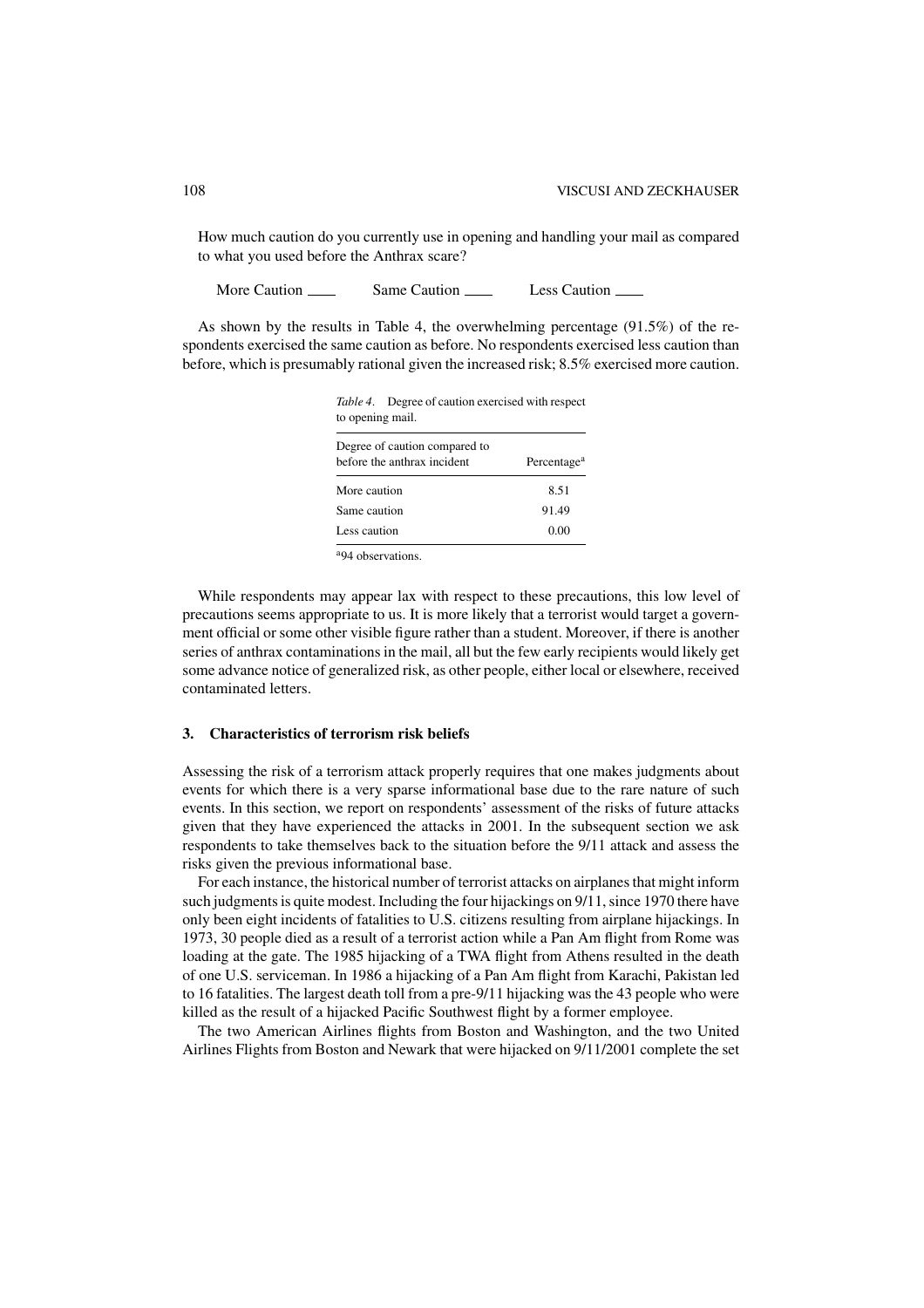of all hijackings since 1970. Thus, half of the fatal hijackings involving a U.S. carrier on a flight arriving to or departing from the United States took place on a single day. The total death toll from all such hijackings before 2001 was 90. To turn this figure from 1970-2000 into a risk per flight one also needs the denominator of the number of passengers enplaned on foreign and domestic U.S carrier flights over that period, which is 11.95 billion.7 The hijacking fatality risk per flight was 7.5 per billion over the 1970-2000 period or just over 1 per 100 million flights. The hijackings on 9/11 have led to an upward reassessment of that risk by several orders of magnitude.

The number of lives that will be lost to terrorism in the future is extremely uncertain. There may be few or no terrorism deaths in the United States at all in the coming year, as there were from 9/12/01 to 9/11/02. Or there could be another wave of terrorism attacks that leaves thousands or conceivably millions dead. To gauge our respondents' estimates, we developed two sets of survey questions, that were given to two different groups of respondents. The first set of questions focused on terrorism attacks on airplanes, and the second group included terrorism attacks on airplanes, as well as terrorism attacks involving bombs and bullets. This structure was designed to test for an embeddedness effect whereby risk beliefs are not sensitive to the range of terrorism risk events included in the listing.

To analyze the range of people's expectations on terrorism losses, we asked respondents not only for their best estimate of the risks but also for their estimates at the 5th percentile of their distribution and at the 95th percentile of their distribution. The terrorism risk assessment question for the airplane risk scenario was as follows:

Based on some estimates, the September 11, 2001 disaster led to 266 deaths in the planes and 2,717 deaths at the World Trade Center. The total number of deaths was consequently 2,983, or about 3,000. Below is a series of questions about the number of people whom you believe will be killed in the next 12 months because of attacks by foreign terrorists on airplanes.

- (a) Think of the best-case outcome in which the number of terrorism deaths could be low. Suppose there is only one chance in 20 that the number of terrorism deaths could be at this low level or below. What is your estimate of this low-end death toll?
- (b) Now think of the worst-case outcome. Suppose there is only one chance in 20 that the number of terrorism deaths could be this high. What is your estimate of this high-end death toll?
- (c) Your best estimate of the actual death toll will be somewhere between your estimate of the low-end death toll and your estimate of the high-end death toll. What is your best estimate of the expected number of terrorism deaths over the next 12 months?

The top Panel of Table 5 presents the estimates for the airplane terrorism risk scenario responses. Consider the median responses. The lower bound estimate is zero deaths and the upper bound estimate is 4,000 deaths, with the best estimate being 75.5 deaths. Thus, people's best estimates of the terrorism risk on airplanes is well below the midpoint of their lower bound and upper bound estimates and is very close to the lower bound. Much the same is true of the mean values for this assessment, with the main difference being that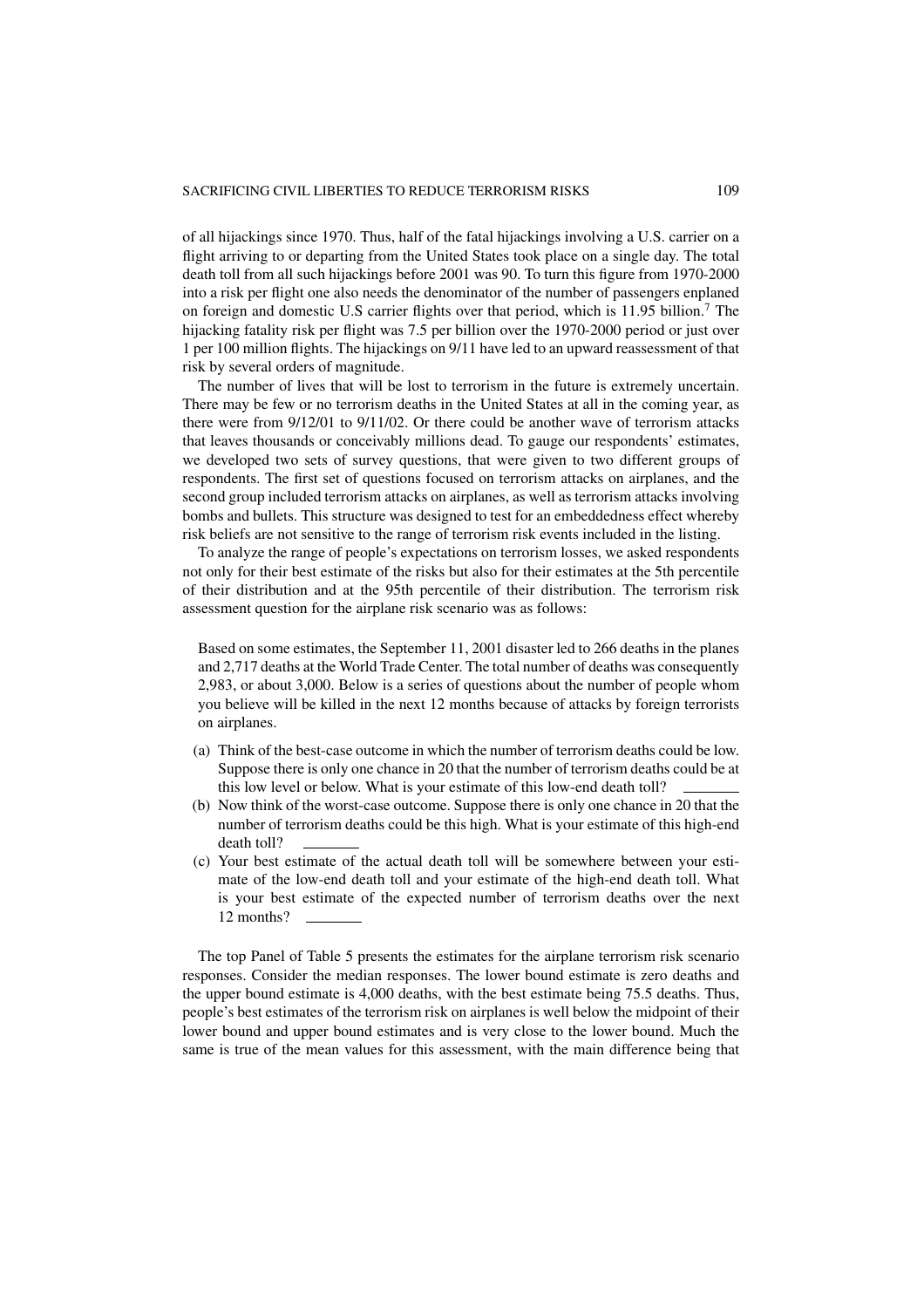|                                                           | Median                                                  | Mean      | Std. error<br>of mean | N  |  |
|-----------------------------------------------------------|---------------------------------------------------------|-----------|-----------------------|----|--|
|                                                           | Estimates of total fatalities due to airplane terrorism |           |                       |    |  |
| Lower bound                                               | 0.00                                                    | 16.22     | 6.89                  | 46 |  |
| Upper bound                                               | 4,000.00                                                | 16,596.02 | 5,285.07              | 46 |  |
| Best estimate                                             | 75.50                                                   | 188.83    | 41.03                 | 46 |  |
| Estimates of total fatalities due to all terrorism        |                                                         |           |                       |    |  |
| Lower bound                                               | 0.00                                                    | 33.45     | 12.92                 | 44 |  |
| Upper bound                                               | 2,000.00                                                | 35,199.55 | 18,277.90             | 44 |  |
| Best estimate                                             | 100.00                                                  | 403.59    | 228.85                | 44 |  |
| Estimates of total terrorism fatalities for pooled sample |                                                         |           |                       |    |  |
| Lower bound                                               | 0.00                                                    | 24.64     | 7.25                  | 90 |  |
| Upper bound                                               | 2,500.00                                                | 25,691.08 | 9,332.83              | 90 |  |
| Best estimate                                             | 88.00                                                   | 293.82    | 113.73                | 90 |  |

*Table 5.* Terrorism fatality estimates for the next 12 months.<sup>a</sup>

<sup>a</sup>The lower bound is the response provided for a one chance in 20 that the number of terrorism deaths could be this low. The upper bound is the response provided for a one chance in 20 that the number of terrorism deaths could be this high. Values exclude four outliers with values greater than 1 million. See appendix Table A1 for values including these outliers.

the upper bound estimate is much higher than the median value because of the influence of outliers.

The second variant of the survey focused on responses in which all three risks of terrorism are included, not simply those due to airplanes. The one change was in the third sentence of the introductory discussion, which now read: "Below is a series of questions about the number of people you believe will be killed in the next 12 months because of violent terrorist attacks by non-US citizens, e.g., crashed airplanes, bombs, and bullets." By logic, since this question includes a much broader set of possible terrorism risks, the risk assessment should be much higher. As the middle set of results in Table 5 indicate, the assessed total fatalities due to all terrorism tend to be fairly similar to those for airplane terrorism only. Moreover, the pattern of responses is the same: the best estimates of the terrorism risk lie very close to the lower bound estimate.

The bottom section of Table 5 pools these results, where we see that the median lower bound for both scenarios is zero, and the median upper bound is 2,500. The mean estimated number of terrorism fatalities is 88.

To eliminate the influence of outliers, Table 5 excludes four respondents who assessed terrorism risks greater than one million. Such responses are not necessarily errors, as a nuclear attack or a major biological or chemical attack could lead to such substantial deaths. However, including these responses potentially may distort some of the patterns in Table 5. As is indicated by the results in Table A1, including these outliers greatly affects the mean values for the upper bound estimates of the terrorism risk due to all terrorism and for the pooled sample, but does not otherwise alter the general pattern of the results.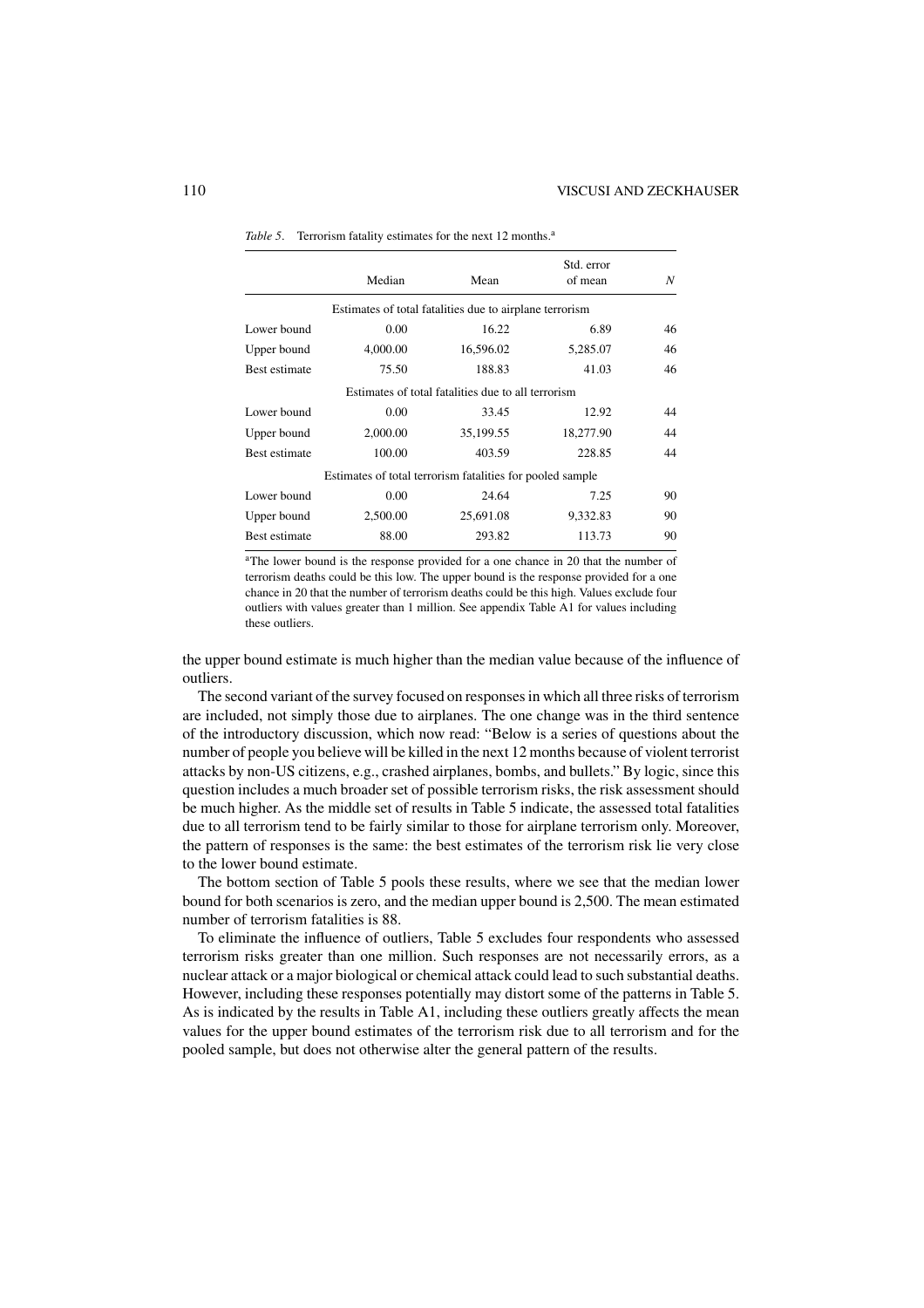The distribution of the responses is illustrated in Figure 2(a) for the lower bound, Figure 2(b) for the upper bound, and Figure 2(c) for the best estimate by respondents. The lower bound mass is densely concentrated at zero deaths, with 10 fatalities being the next most frequent response. The upper bound risk in Figure 2b is also highly skewed, with the most frequent responses being 1,000 fatalities, 5,000 fatalities, and 10,000 fatalities. Some respondents also present extreme high values for their upper bound estimates of the terrorism fatality risk. The best estimate of the terrorism risks by respondents appears in Figure 2c. The principal spike in that distribution occurs at 100 fatalities, which more than half of the sample has selected as their expected terrorism risk. Some respondents believe the risk could be as low as zero, but the best estimate of the risk often extends to the hundreds of fatalities and even beyond 1,000 in some cases.

What these results suggest is that any particular individual's estimate of terrorism risk over the coming year is highly uncertain.8 While most of the weight of the distribution is toward relatively few fatalities, there is also the expectation with a much smaller probability that the risk could in fact be quite high, even much higher than was experienced on September 11th, 2001.

How do people form their best estimates of the terrorism risk? To explore this question, we calculated regression estimates of the best estimate as a function of the respondent's lower bound estimate, the respondent's upper bound estimate, and an indicator variable for whether the respondents had version B of the survey in which the terrorism risk arose from crashed airplanes, bombs, and bullets, and not simply from airplanes alone. Because zero values are included in the dependent variable, we report tobit regression estimates of the equation in Table 6. In each instance we estimate a linear equation in which the dependent variable is the number of terrorism deaths and a log equation in which the dependent variable is the natural logarithm of one plus the number of terrorism deaths.

If respondents simply selected the midpoint between the lower bound and the upper bound estimates as their best estimate, then we would observe a coefficient of 0.5 in the linear equation for both the lower bound and the upper bound values. Such a result was not found. The upper bound risk estimate has no significant effect at all on the best estimate of the fatality risk. In contrast, the lower bound estimate is statistically significant, as respondents appear to simply increase the lower bound estimate by a factor of 5 in forming their best estimate of the risk.

In the log equation, both the lower bound and the upper bound values are statistically significant determinants of the best estimate of the fatality risk. The logarithmic transformation depresses the otherwise distorting influence of the upper bound outliers, so these upper bound values now play a significant role. But, the lower bound risk values are still more consequential. Respondents place a coefficient weight of 0.593 on the log value of the lower bound risk estimate as compared to a coefficient of 0.262 on the log value of the upper bound risk estimate.

### **4. Biases and anomalies in risk beliefs**

An important question from the standpoint of analyzing whether people form risk beliefs sensibly is whether respondents take into account the range of risks included in the question.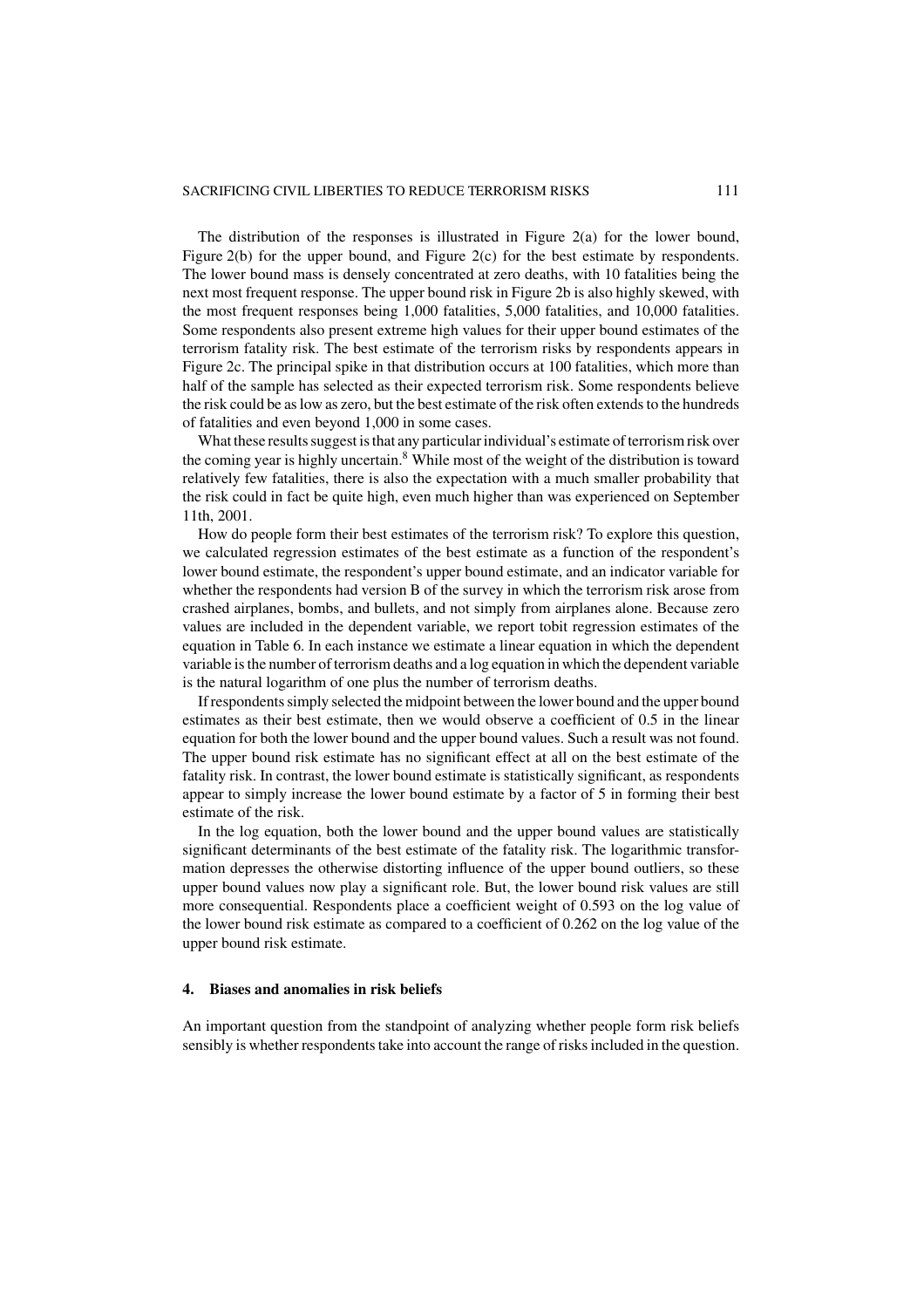

*Figure 2*. (a.) Total terrorism fatalities for pooled sample: Lower bound. (b) Total terrorism fatalities for pooled sample: Upper bound. (c) Total terrorism fatalities for pooled sample: Best estimate.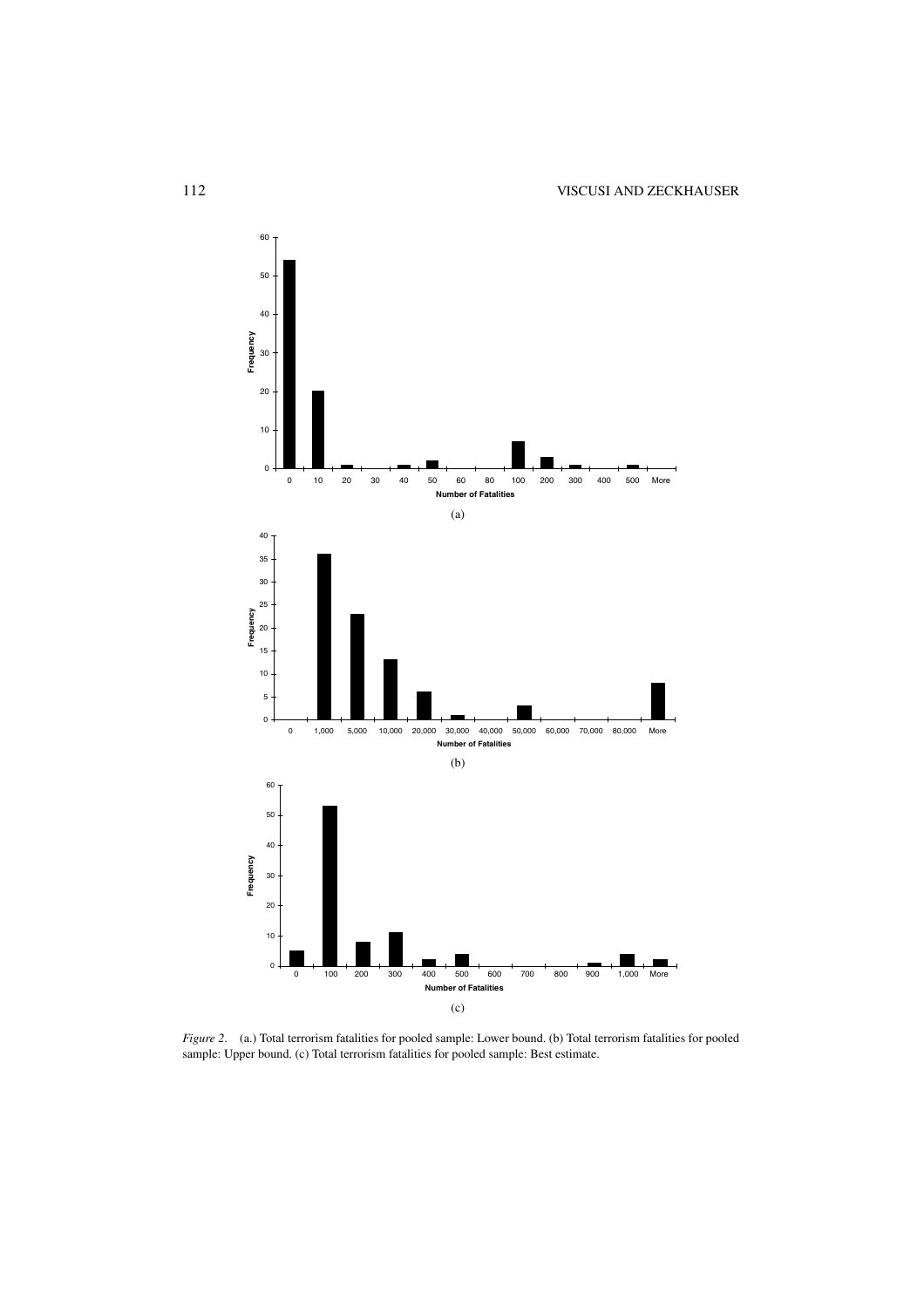#### SACRIFICING CIVIL LIBERTIES TO REDUCE TERRORISM RISKS 113

*Table 6*. Tobit regression estimates of best estimates of fatality risk from terrorism.

|                              | Coefficient (std. error) |                           |  |  |
|------------------------------|--------------------------|---------------------------|--|--|
| Variable                     | Linear equation          | Log equation <sup>a</sup> |  |  |
| Lower bound                  | $5.213**$<br>(1.628)     | $0.539**$<br>(0.093)      |  |  |
| Upper bound                  | 0.001<br>(0.001)         | $0.262**$<br>(0.079)      |  |  |
| Version B indicator variable | 120.622<br>(225.303)     | $-0.277$<br>(0.333)       |  |  |
| Constant                     | 31.374<br>(159.597)      | 1.486*<br>(0.685)         |  |  |
| Log likelihood               | $-715,001$               | $-165.837$                |  |  |
| N                            | 90                       | 90                        |  |  |

<sup>a</sup>The dependent variable, the lower bound value, and the upper bound value are all in natural logarithms.

∗∗( ∗) Indicates coefficient is significantly different from zero at 1% (5%) level, two-sided test.

The first version of the survey included risks from airplanes only, whereas version B of the survey included all terrorism risks, including among other things, crashed airplanes, bombs, and bullets. The overall risk posed by this inclusive question consequently should be greater. However, as the results in Table 5 indicate, the responses to the two survey variants are quite similar. The inclusion of the version B indicator variable in the regression estimates reported in Table 6 provides a formal test of this hypothesis. In both the linear equation and the log equation there is no statistically significant effect of the version B indicator variable, which by logic should have a positive influence on the assessed terrorism fatality risk because more types of terrorism risks are included.

What these results imply is that respondents are prey to an embedding effect. Whether you ask about one risk or a larger category in which it is embedded, you get the same result. This type of phenomenon has been documented with respect to contingent valuation studies in which respondents are often not sensitive to the scope of the commodity that is being purchased in the contingent valuation survey.<sup>9</sup> Here we observe a similar phenomenon in which the risk assessment for terrorism risks from a narrowly defined category, in particular airplanes, is not statistically significant from an inclusive measure of the terrorism risk from all sources. Individuals consequently underestimate the additional terrorism risk that will arise once the scope of the risks spans a broader set of outcomes.

These embedding problems associated with people's terrorism risk beliefs are not the only logical failing in people's risk beliefs. There are surely other difficulties as well that arise, not surprisingly, because terrorism risks are poorly understood. Moreover, being highly improbable events as well as events for which the underlying risk probabilities appear to have changed over time, there is little reliable basis for estimating these risks.

Hindsight bias is a potential problem in risk assessment. People often tend to believe that they knew the risk all along even though the risk was completely unanticipated. This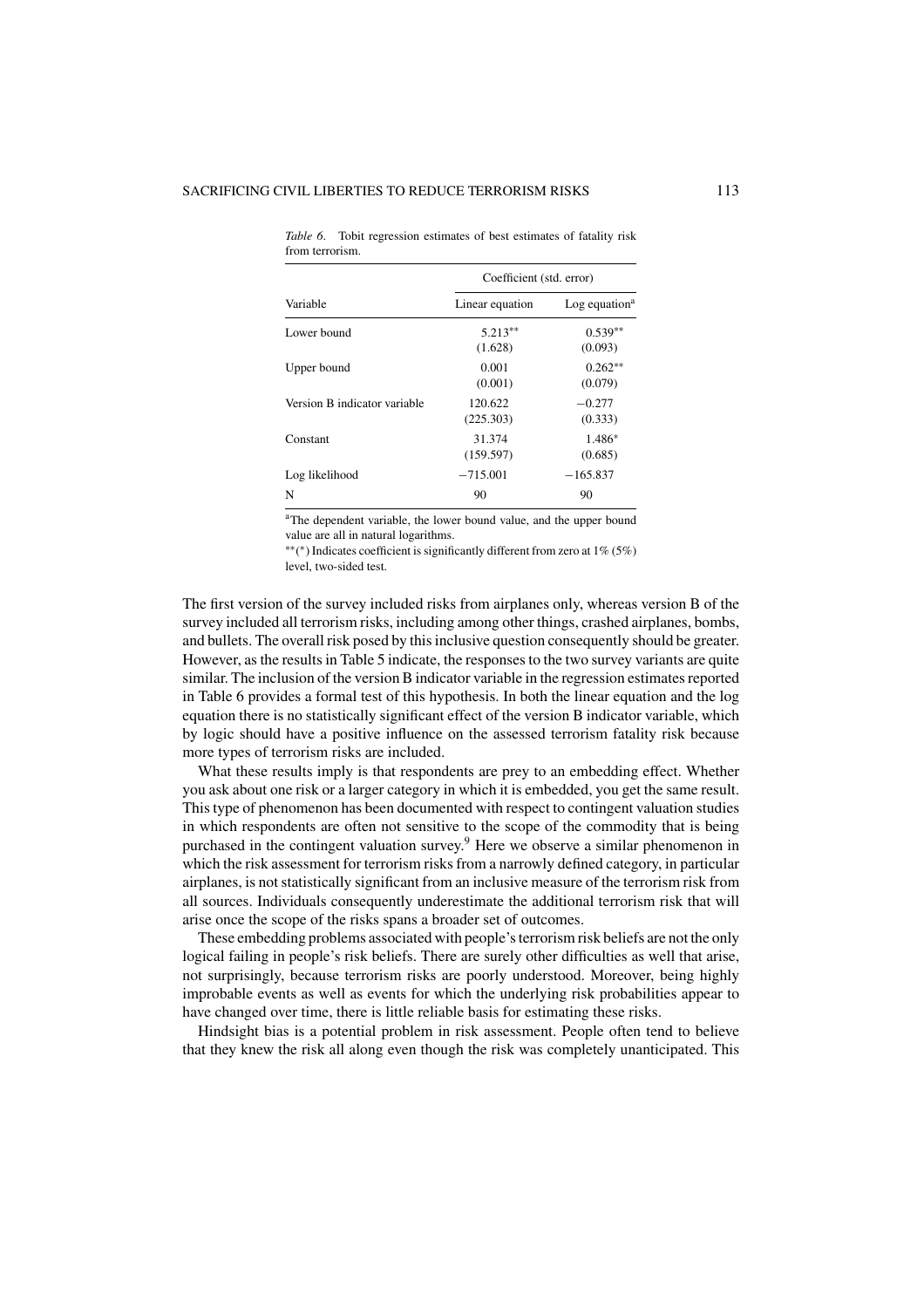phenomenon often arises with respect to accidents, and also with jury behavior.<sup>10</sup> In both contexts, people believe they could have anticipated a catastrophe before it had happened. Second guessing managerial decisions and the general phrase "Monday morning quarterbacking" capture this influence as well. A main reason why the 9/11 catastrophe had such a dramatic impact was because it was unanticipated. People consequently should believe that such an event is more likely to occur now than before, since previously the estimated likelihood of an occurrance should have been quite low, if not zero.

The formulation we used in our survey to test for hindsight effects was the following:

Take yourself back before the World Trade Center disaster. Do you believe that the risk of a terrorist attack on an airplane is higher or lower than you thought it was before the September 11 disaster?

Higher The Same Lower

Table 7 summarizes the responses to this question. While actual terrorism risk may now be lower than it was before the attack because of increased precautions, it is still higher than people probably believed it to be before 9/11. Thus the perceived terrorism risk today should still be greater than what people believed the risk to be before the attack. The responses in Table 7 fail to indicate such changes in risk beliefs. Indeed, the number of respondents who believe the risk is higher is almost the same as the number who believe it was lower than they thought it was before the 9/11 disaster. Overall, 42.6% of respondents believed the risk is higher and 40.4% believe the risk is lower—differences that are not statistically significant. The remaining 17% of respondents believe that the risk is the same as it was before the terrorism attack.

Appendix A summarizes the reasons why the respondents did or did not change their risk beliefs after the September 11 disaster. The respondents indicating a higher risk cite reasons such as not being aware of such terrorism risks or the weakness of security efforts. The potential for copycat terrorism attacks is also a major concern. The respondents who indicated that their risk beliefs are the same are more plausible. Many indicate that the risk is surprisingly large but that security measures should have some effect. While these explanations may be consistent with the actual risk, which may be the same, they are less

| an airplane.                                                                                      |                         |
|---------------------------------------------------------------------------------------------------|-------------------------|
| Assessed terrorism risk value<br>compared to what respondent<br>helieved the risk was before 9/11 | Percentage <sup>a</sup> |
| Higher                                                                                            | 42.55                   |
| The same                                                                                          | 17.02                   |
| ower                                                                                              | 40.43                   |

*Table 7*. Current assessed risk of terrorist attack on

<sup>a</sup>94 observations.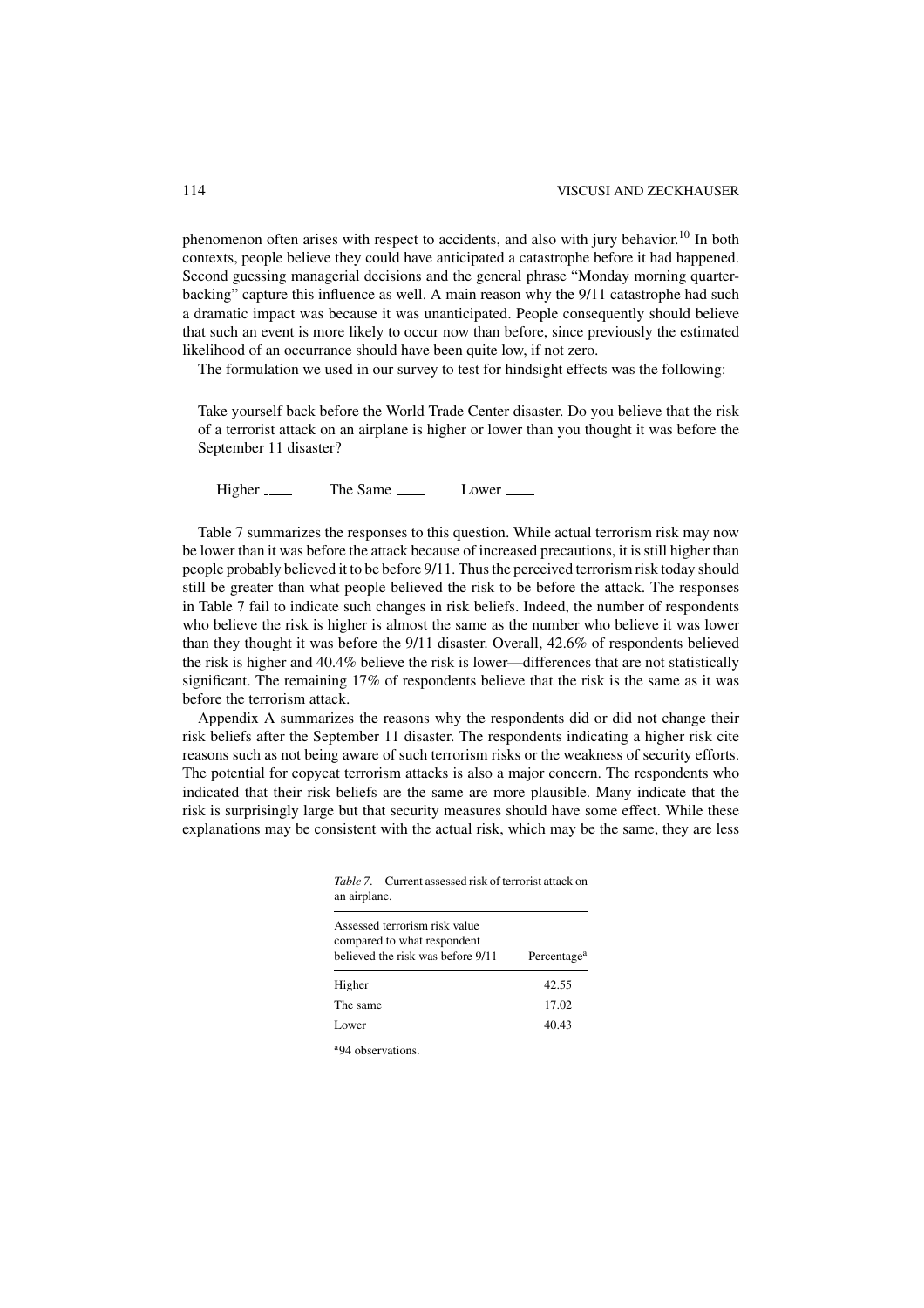persuasive as reasons for why the perceived risk is the same. Confusing actual and perceived risks is only appropriate if people have perfect hindsight. Some respondents who estimate risks as being lower suggest that terrorists will switch to targets other than airplanes, which would not be a form of hindsight bias.

Another set of questions explored whether people's risk-money tradeoffs displayed a consistent pattern that would reflect a rational response to terrorism risks. One potential bias is the influence of certainty premiums whereby people are willing to pay much more for reducing the risk to zero than is warranted by the extent of the risk reduction. This zero risk mentality is usually viewed as a form of irrationality though there could be possible rational explanations for it, such as the elimination of anxiety with respect to a non-zero level of risk.

To examine these risk-money tradeoffs we formulated the following question:

Security on airplanes can be increased through investments in technologies that are better at scanning luggage and passengers. Suppose that such screening was financed by a surcharge that increases the ticket price by the same amount for all tickets.

- (a) What price increase in the ticket price would you be willing to pay for screening measures that would decrease the risk of a terrorism attack on an airplane by 50%?
- (b) What price increase in ticket price would you be willing to pay for screening measures that would decrease the risk of a terrorism attack on an airplane to 1 chance in 10,000,000 for each plane flight?
- (c) What price increase in ticket price would you be willing to pay for screening measures that would decrease the risk of a terrorism attack on an airplane to 0?

In an alternate version of the survey, question B was replaced by having the chance be 1 chance in 1 million rather than 1 chance in 10 million per plane flight.

Table 8 summarizes the responses to these questions. Before assessing whether respondents are rational, it is worthwhile to indicate what the level of the risk reduction is in each instance and what kinds of patterns should be expected. Suppose the current level of risk is R, which is not observable or known. Then the risk reduction achieved by reducing the risk by 50% of its current level is 0.5R. Similarly, the risk reduction from the fourth possibility in Table 8 reducing the risk to zero is R. Reducing the risk to zero as opposed to 50% of its current level consequently achieves twice the value of the risk reduction. For small probabilities such as this, the willingness to pay for the risk reduction should be a relatively invariant amount per unit risk reduction so that the willingness to pay to reach zero should be roughly double the value for achieving a 50% reduction. Both the mean and median values of reducing the risk to zero are more than double that for the 50% reduction. The standard errors are, however, quite large given the broad range of responses. The point estimates for the mean and median values are consistent with there being a substantial premium for reaching a zero risk level.

These effects are highly consistent with results in the literature pertaining to premiums for reaching a zero risk level. Claims that risk will be completely eliminated receive much greater public support than claims that the risk is simply being reduced. Not surprisingly,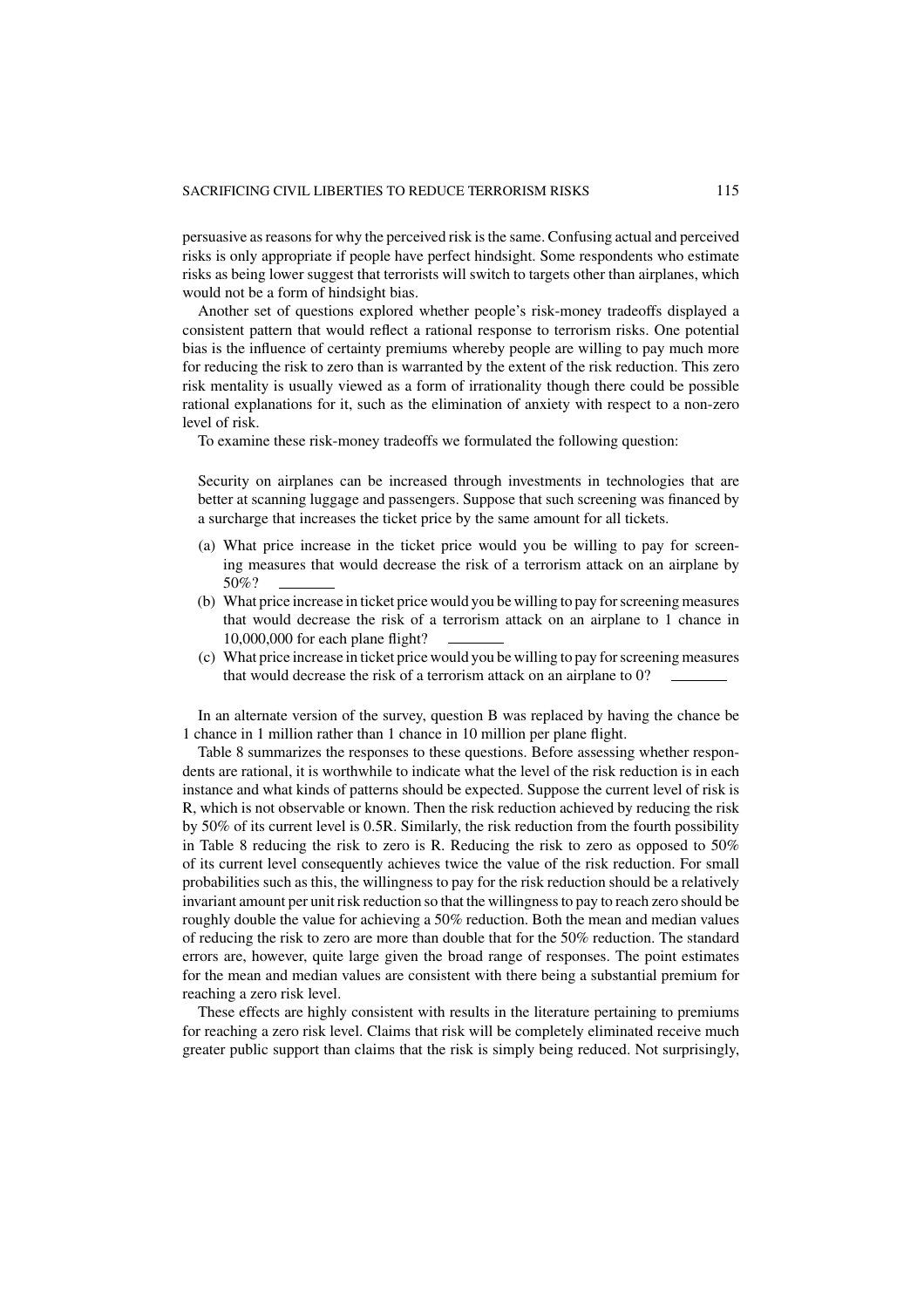| Post-screening risk of terrorist attack | Median | Mean  | Std. error of mean | N  |
|-----------------------------------------|--------|-------|--------------------|----|
| 50 Percent of current level             | 20.0   | 24.95 | 3.47               | 44 |
| 1 in a million per flight               | 25.0   | 38.42 | 13.15              | 12 |
| 1 in 10 million per flight              | 27.5   | 53.15 | 14.15              | 34 |
| Zero                                    | 50.0   | 69.43 | 14.68              | 45 |

*Table 8.* Absolute price increase willing to incur for reduced risk by screening.

after the terrorism attacks, public officials ventured forth with policy measures that were designed to eliminate terrorism risks. There were no claims, for example, that terrorism risks would be simply cut in half or would be restricted to one crashed jet liner per year. Public support is much greater when there are promises, however unrealistic, that the risk will be completely eliminated.

For the other two risk scenarios in Table 8 the risk reduction is R-10<sup> $-6$ </sup> in the case where the risk is reduced to 1 in a million per flight, and the risk reduction is  $R-10^{-7}$  when the risk is reduced to 1 in 10 million per flight. The willingness-to-pay responses are fairly similar in terms of the median values, though there are somewhat greater differences in terms of the mean. Each of the patterns is plausible, as the price increases that people are willing to incur are somewhat greater when the risk is reduced to 1 in 10 million than when it is reduced to 1 in 1 million. Whether the relative values of the responses are rational depends on the base risk R, so one cannot say whether these willingness-to-pay values are rational.

However, if one inspects the mean values for all four different post-screening risks, thus avoiding the influence of outliers, one finds a pattern that is more disturbing. Whether the terrorism risk is reduced to 50% of its current level, 1 in 1 million per flight, or 1 in 10 million per flight or zero, is not significantly different. Indeed, a regression analysis of the price increase the respondent would accept does not differ significantly across these four different post-screening risk values shown in Table 8. Doing something about terrorism risks that is incomplete but beneficial consequently has a fairly similar attractiveness across these three options. However, a policy that would completely eliminate the terrorism risk is much more attractive and commands a much higher willingness-to-pay value.

### **5. Conclusion**

The 9/11 attack was unprecedented in terms of the nature of the attack and the number of U.S lives lost. However, the structural component of the risk management problems arising from the attack reveals many elements common to risk policy more generally. Most important, any risk reduction policy surely will involve tradeoffs, as a zero risk level will be infeasible or astronomically expensive.

The principal tradeoff considered here was with respect to civil liberties, which may also be viewed as a concern that cannot be compromised. Respondents indicated a willingness to trade off civil liberties concerns, especially when there were significant efficiency gains in terms of reduced waiting time. Whether the respondent would be profiled rather than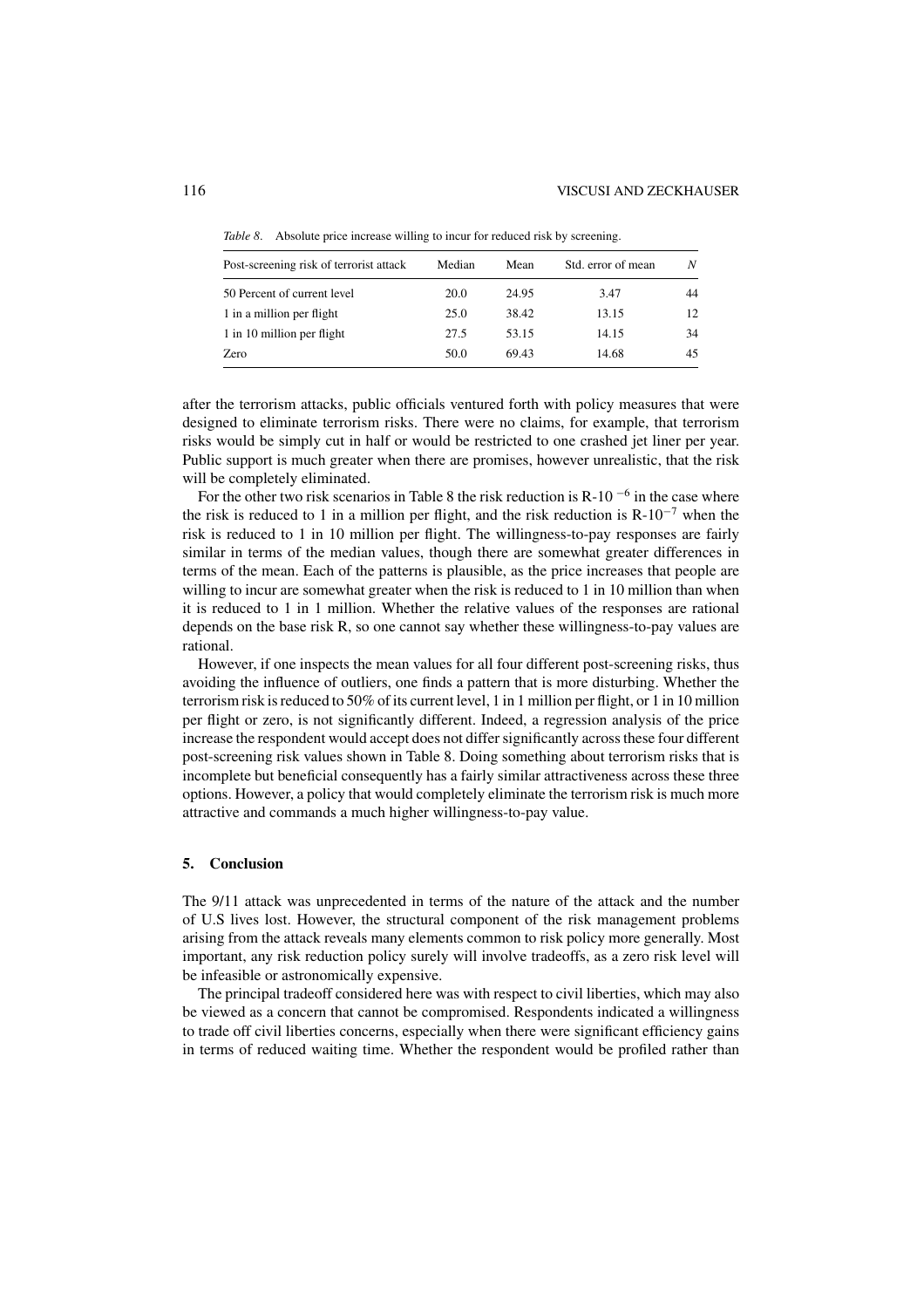others was not a salient concern. Nonwhites, who may have had more past experiences with such targeting, are less supportive of targeted screening policies.

Many of the other aspects of terrorism risk beliefs illustrate phenomena widely studied in the existing literature on risk and uncertainty. Terrorism risks, which are highly unpredictable and hardly subject to conventional statistical assessment, must be gauged as subjective probabilities, whether by experts or citizens. In making such assessments, our respondents display the familiar biases of embeddedness, hindsight bias, and certainty premia.

Our anti-terrorism policies, whatever their form, should be guided by best estimates of the terrorism risk, and should recognize that the optimal policy must involve tradeoffs of some concerns that their advocates claim can never be compromised.

# **Appendix A**

Question: Take yourself back before the World Trade Center disaster. Do you believe that the risk of a terrorist attack over the next year on an airplane is higher or lower than you thought it was before the September 11 disaster? Please provide 2 or 3 sentences for why your estimates changed or stayed the same.

Higher:

- "Retaliation for U.S. response to Sept. 11. Copycat attacks more likely."
- "While the actual risk might be lower due to increased security, my perception of the risk before Sept. 11 of the chance of a terrorist attack on an American plane was around zero."
- "Though there is more security now, that security is often failing. Also, the situation in the country just seems less politically stable."
- "I didn't realize that there were terrorists targeting the U.S. prior to Sept. 11."
- "I was previously unaware of the laxity of security procedures and the ease of evading them."
- "The success of 9–11 may lead other attackers to go through with a plan they otherwise wouldn't have because security is seen as more vulnerable."
- "The attack exposed a vast network of terrorists and an amount of anti-American sentiment that I had not known existed. It exposed our airport security and INS procedures as grossly inadequate and insecure."
- "I thought plane attacks had become passé—much easier to bomb embassies or public places or start shooting up things."
- "Current terrorists are inspiring more people to commit terrorism."
- "Before 9–11, I didn't think that this sort of airplane-terrorism was plausible. Now I know that it can happen—regardless of how many precautions are taken."

# The Same:

• "I think the risk was certainly high before and although terrorists don't seem as likely to use planes again in the near future, I think the risk is almost the same. Terrorists are smart and well-financed"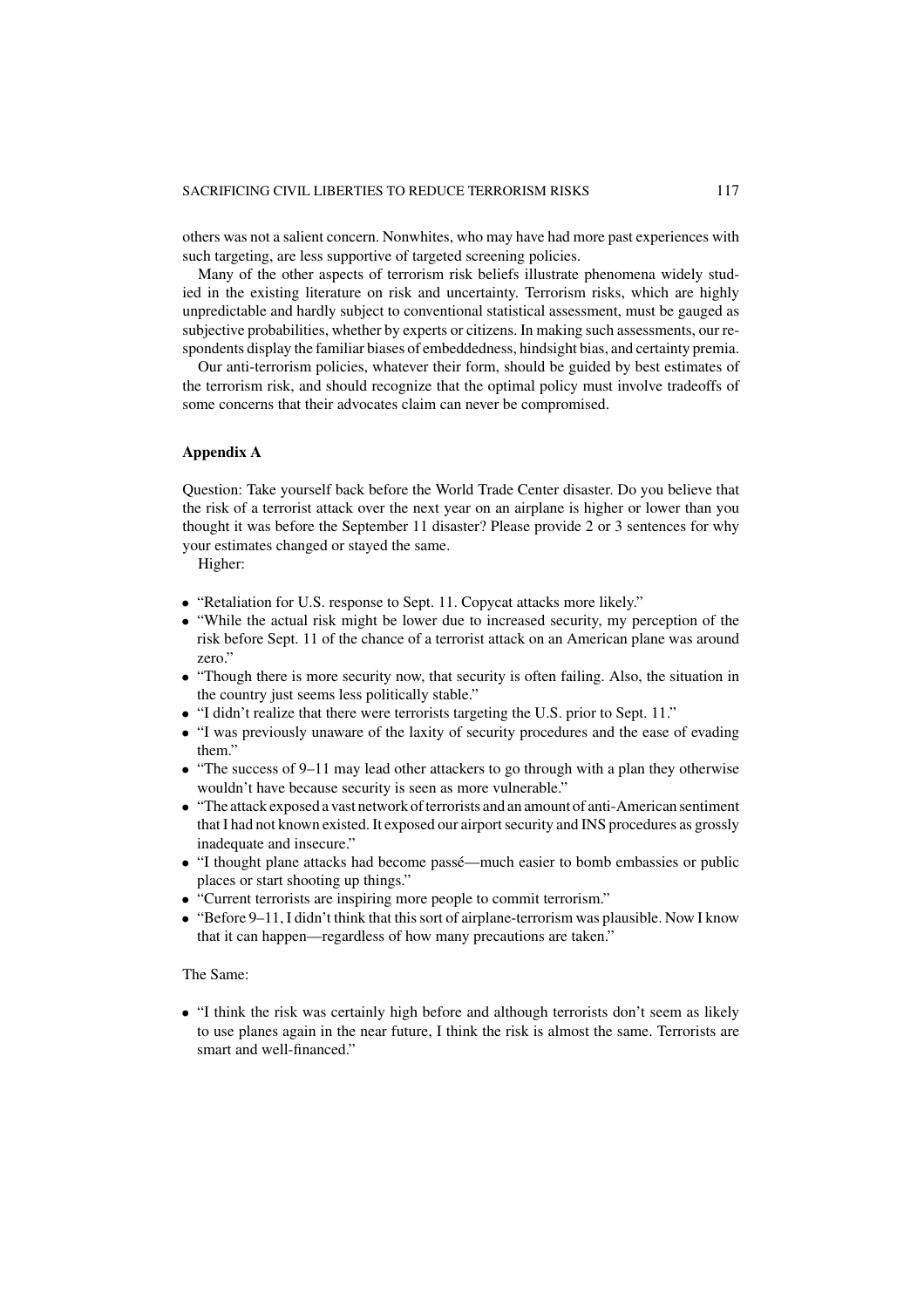# 118 VISCUSI AND ZECKHAUSER

- "I don't think any new measures that have been taken will effectively prevent terrorism. Until airports are totally privatized, I don't think anything is safer. The government is too inefficient to really make any substantial changes."
- "If risk level is constant, then occurrence of event doesn't change results."
- "Not sure any security measures will prevent determined terrorists. Not sure if a successful mission (9/11) contents terrorists to rest on their laurels or makes them hungrier for more blood."
- "The event is unlikely to reoccur. Instead, terrorists will spend 2–3 years planning the next attack which will be in a different form, such as an Ebola-injected suicide bomber entering the Fleet Center during a sold out basketball game and infecting all those present."
- "Previously, I thought security was lacking, but motivation was too. Now, it seems that security is better, but motivation of terrorists is higher too."
- "More people are likely to try to blow stuff up—9/11 gave people ideas. But security measures have improved. So, my guess is that it's roughly the same. The two balance each other out."
- "Much of the safety changes are meaningless—cosmetic changes only—ex. INS still gave out visas to the dead terrorists, same level of incompetence in government agencies."
- "Even though security is screening people, it is still not that tight and there are still incidences of people running through security. Also, terrorists are likely to take more efforts in concealing weapons due to tighter security. Finally, not all terrorists fit the profile."
- "Although I think people are more scared of and aware of the risk of attacks, studies show that it is still quite possible for weapon-bearing passengers to get through airport security."

Lower:

- "Before the attack, I never considered a terrorist attack from planes flying into buildings. I thought the chance of terrorist bombing on plane was extremely remote. However, I now think that a similar terrorist attack is even more unlikely since passengers and crew would not let plane be taken over."
- "There are better security measures in place and more vigilance/awareness on the part of consumers that make me feel safer."
- "Everyone is more sensitive to terrorism. There is increased security. Higher likelihood that passengers will take security into their own hands."
- "With at least the appearance of heightened security, plus the flying public's (the other passengers) unwillingness to let a hijacker take over a plane, plus the ample opportunity to do harm in ways we haven't anticipated, rational terrorists will resort to other tactics."
- "Because now at least the lame half-hearted random, but somewhat improved measures may intimidate some potential terrorists (on Sept. 11, I was surprised something similar hadn't happened sooner.)"
- "Greater security. Disruption of terrorist networks."
- "Lightning doesn't strike twice."
- "Terrorists will find new ways to terrorize—there are easier ways than hijacking planes."
- "Terrorists will conduct future attacks via unexpected methods. Attacks with airplanes are old but there are plenty of alternative ways to cause destruction (e.g., poisoning water supplies)."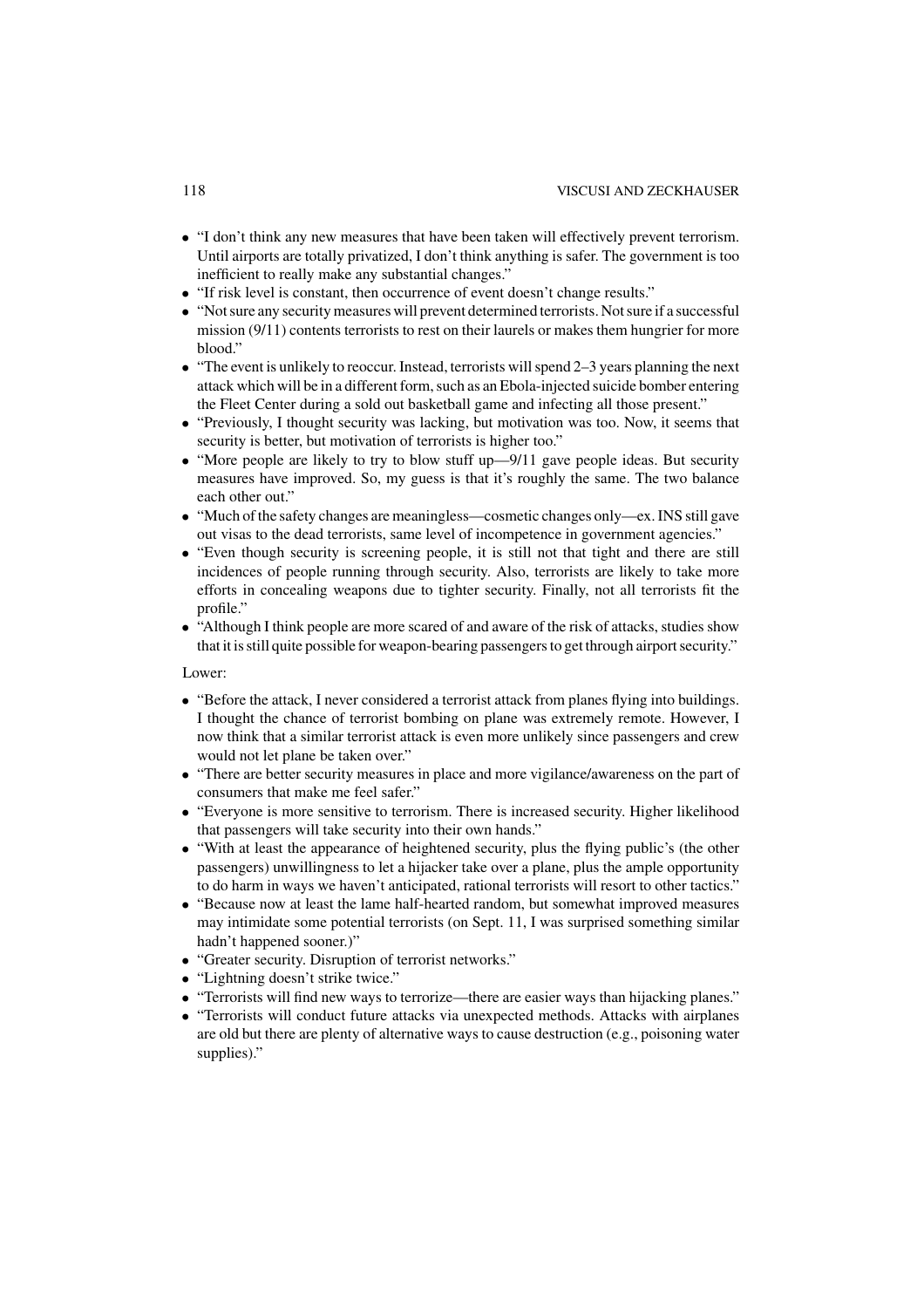• "Extra security measures have probably decreased the risk. There may be more attempts, but a greater percentage of them will be foiled."

|                      | Median   | Mean                                                      | Std. error<br>of mean | N  |
|----------------------|----------|-----------------------------------------------------------|-----------------------|----|
|                      |          | Estimates of total fatalities due to airplane terrorism   |                       |    |
| Lower bound          | 0.00     | 16.22                                                     | 6.89                  | 46 |
| Upper bound          | 4,000.00 | 16,596.02                                                 | 5,285.07              | 46 |
| <b>Best estimate</b> | 75.50    | 188.83                                                    | 41.03                 | 46 |
|                      |          | Estimates of total fatalities due to all terrorism        |                       |    |
| Lower bound          | 0.00     | 31.75                                                     | 11.89                 | 48 |
| Upper bound          | 2,500.00 | 21,344,766.25                                             | 20,824,334.22         | 48 |
| <b>Best estimate</b> | 100.00   | 397.15                                                    | 210.25                | 48 |
|                      |          | Estimates of total terrorism fatalities for pooled sample |                       |    |
| Lower bound          | 0.00     | 24.15                                                     | 6.96                  | 94 |
| Upper bound          | 3,000.00 | 10,907,576.56                                             | 10,636,385.78         | 94 |
| Best estimate        | 100.00   | 295.20                                                    | 109.19                | 94 |
|                      |          |                                                           |                       |    |

*Table A1*. Terrorism fatality estimates for the next 12 months.<sup>a</sup>

aThe lower bound is the response provided for a one chance in 20 that the number of terrorism deaths could be this low. The upper bound is the response provided for a one chance in 20 that the number of terrorism deaths could be this high. Values include four outliers with values greater than 1 million.

# **Acknowledgments**

Professor Viscusi's research is supported by the Harvard Olin Center for Law, Business, and Economics and the Sheldon Seevak Research Fund. DeYett Law, Baruch Fischhoff, Russell Archer, and participants in the Harvard Law and Economics workshop provided excellent comments.

# **Notes**

- 1. The difficulty of estimating low probability risks is stressed by Kunreuther et al. (1978). The role of media attention is discussed in Fischhoff et al. (1981).
- 2. Most of the students were largely members of the analytic methods for lawyers class, which consists primarily of first year law school students who lack formal economic training. There were 15 additional respondents from the treatment of scientific evidence seminar.
- 3. If the opportunities locus is linear, then the rate is determined. But even for this case we need to know preferences to know where to operate on the locus.
- 4. Ann Sales, "Profiling of Arabs: Polls Say Blacks Tend to Favor Checks." *Boston Globe*, Sept 30, 2001.
- 5. It would be inappropriate to conclude that individuals who were really natural targets of profiling would have responded in this way.
- 6. In particular, we included in separate regressions respondents' best estimates of the expected number of terrorism risks in the coming year, the lower bound of this estimate, and the upper bound of this estimate, where these were both in linear and in log form. In addition, a 0–1 indicator for whether the respondent assessed a risk level above the median best estimate level was also included. None of the variables was significant.